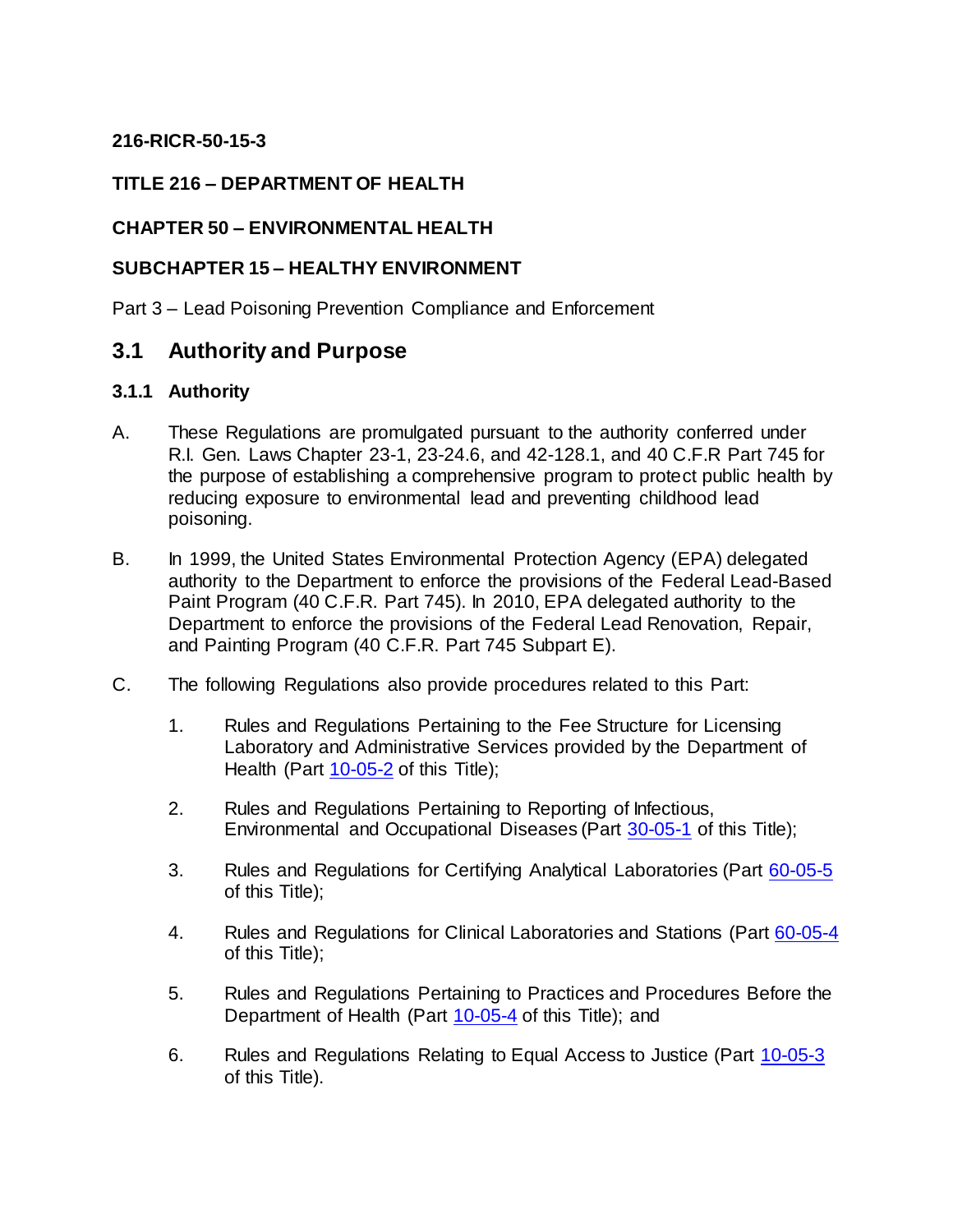- 7. Lead Training, Certification, and Licensing (Part 11 of this Subchapter)
- 8. Lead Inspections, Testing Methods and Standards (Part 5 of this Subchapter)
- 9. Lead Safe Work Practices (Part 12 of this Subchapter)
- 10. Rules and Regulations Governing Lead Hazard Mitigation [\(860-RICR-00-](https://rules.sos.ri.gov/regulations/part/860-00-00-2) [00-2\)](https://rules.sos.ri.gov/regulations/part/860-00-00-2).

### **3.1.2 Purpose**

- A. The purpose of this Part is to:
	- 1. Implement and enforce requirements of the Act and R.I. Gen. Laws Chapters 42-128.1, Lead Poisoning Prevention Act of 1991 and Rhode Island Housing Resources Act of 1998.
	- 2. Implement and enforce federally delegated provisions, responsibilities, and requirements of the US Environmental Protection Agency (EPA) in § 3.1.1(B) of this Part;
	- 3. Protect the public health and public interest by establishing Rules and Regulations to minimize public, occupant, and worker exposure to environmental lead and prevent childhood lead poisoning; and
	- 4. Establish programs for screening children under the age of six (6) who are at risk for lead poisoning;

# **3.2 Applicability**

### **3.2.1 Regulated Persons**

- A. The following persons are subject to this Part:
	- 1. Medical Providers
		- a. Primary care physicians, pediatricians, or other health care providers licensed in Rhode Island;
		- b. Primary care physicians, pediatricians, or other health care providers of children residing in Rhode Island;
		- c. Rhode Island health care facilities, including but not limited to, hospitals, clinics and health maintenance organizations;
		- d. Health care programs funded in whole or in part with State funds or administered by any State agency and having child health components, including, but not limited to: Special Supplemental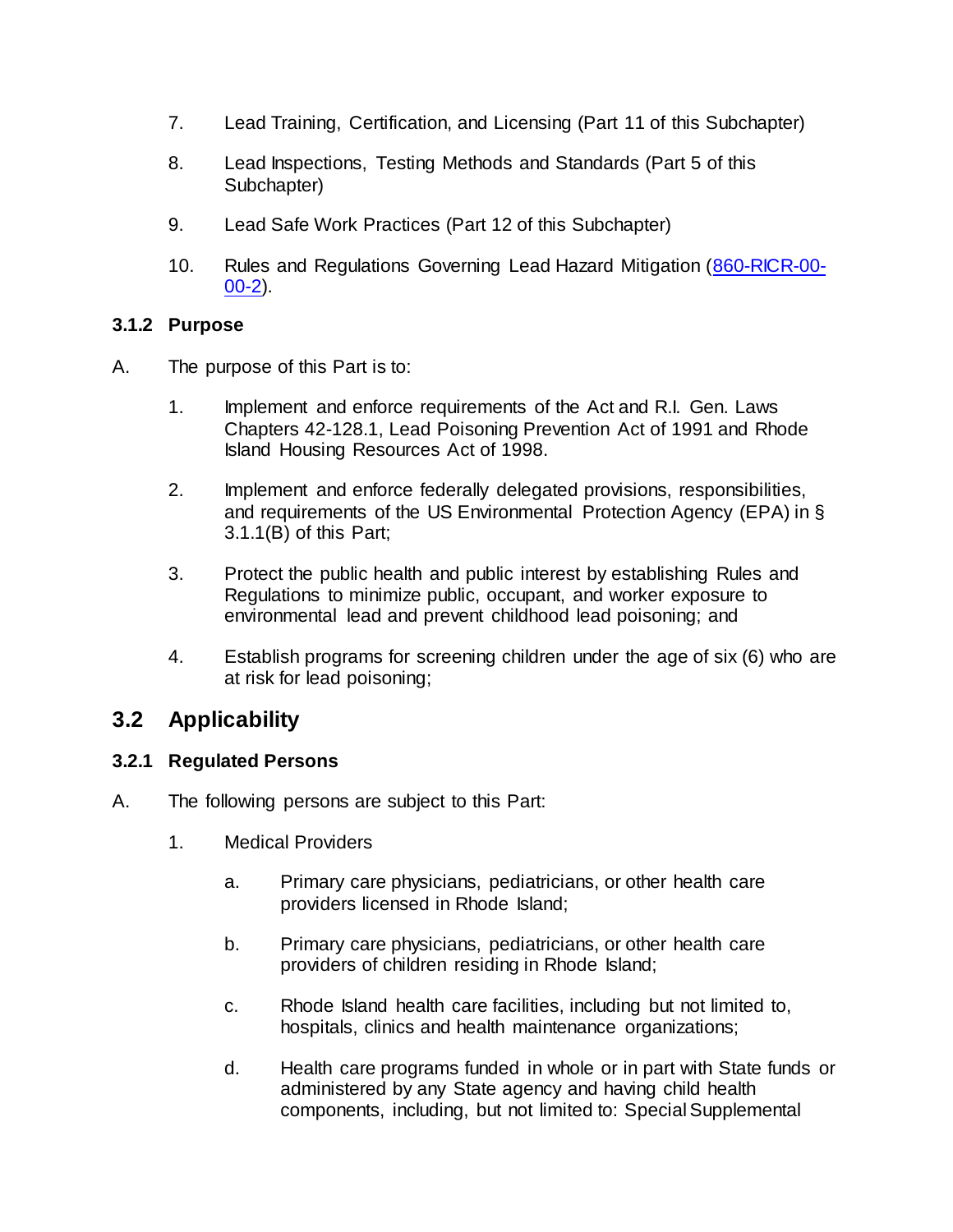Food Program for Women, Infants & Children (WIC); Preventive Pediatric Services Program; Medicaid; General Public Assistance; and RIte Care.

- 2. Administrators of Schools and Child Care Facilities
	- a. Public and private kindergartens, preschools, early childhood education programs, child day care centers, or other child care programs shall require written verification of compliance with the blood lead screening requirements in this Section as a condition for initial enrollment.
	- b. The written verification must be completed by the child's health care provider, or other individual who conducted the screening, on forms approved by the Department.
	- c. The blood lead screening requirements in  $\S$  3.4 of this Part do not apply if a child's parent signs a sworn statement indicating that blood lead screening is contrary to his or her religious tenets and practices.
- 3. Sellers and Lessors
	- a. The following persons are subject to the real estate notification and disclosure requirements in § 3.8 of this Part:
		- (1) All persons who sell or lease target housing;
		- (2) All persons who act as an agent for a seller or lessor of target housing; and
		- (3) Mortgagees selling target housing through a foreclosure process.
- 4. Exemptions to Real Estate Notification and Disclosure
	- a. Sellers, lessors, and their agents are exempt from the real estate notification and disclosure requirements in § 3.5 of this Part for the following transactions:
		- (1) Sales and leases of any residential dwelling constructed after January 1, 1978;
		- (2) Sales and leases of any residential premises which meet the lead-safe standards in § 5.8 of this Subchapter, provided that a Certification of Lead-Free Status or Full Lead-Safe Certificate (Form PBLC-21) is provided to the purchaser(s) or lessee(s), as applicable;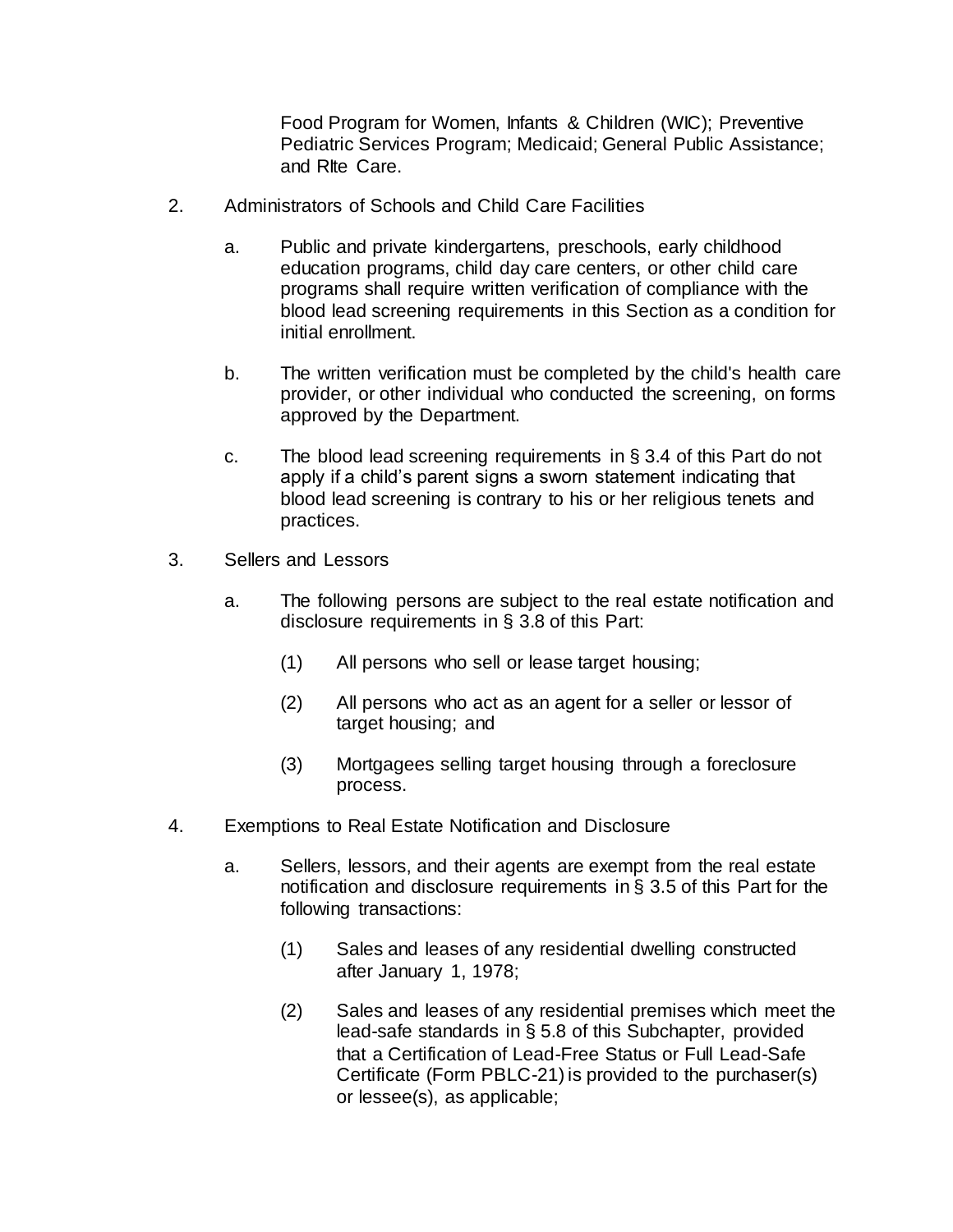- (3) Renewals of existing leases in which the lessor has previously complied with all requirements of this Section, if proof of disclosure is retained for at least three (3) years or the term of tenancy, whichever period is longer;
- (4) Sales and leases of zero (0) bedroom dwelling units or housing for the elderly or persons with disabilities in which no child resides; and
- (5) Short-term leases of one hundred (100) days or less where no lease renewal or extension can occur.
- 5. Property Owners and Managers
	- a. The following persons are subject to the owner responsibilities in § 3.2.4 of this Part:
		- (1) Owners of target housing;
		- (2) Owners of regulated facilities; and
		- (3) Owners in receipt of any notice or order from the Department.
- 6. Persons who offer or conduct any activity in Rhode Island that will disturb lead-based paint for any reason at a regulated facility or for compensation at target housing require a license and/or certification, as applicable, in accordance with §§ 11.4 and 11.5 or 11.6 of this Subchapter, as applicable.
- 7. Persons who offer or conduct blood lead analysis and/or environmental lead analysis require a certification, license, and/or approval from the Department in accordance with § 11.9 of this Subchapter, as applicable.
- 8. Persons who advertise to provide any regulated activities in Rhode Island shall include their applicable Department license number in all advertisements for that work.

### **3.2.2 Regulated Facilities**

- A. The following facilities are subject to the requirements of this Part:
	- 1. Residential Facilities
		- a. Non-exempt pre-1978 residential rental units, including singlefamily dwellings, multi-family dwelling units and common areas, whether occupied or vacant;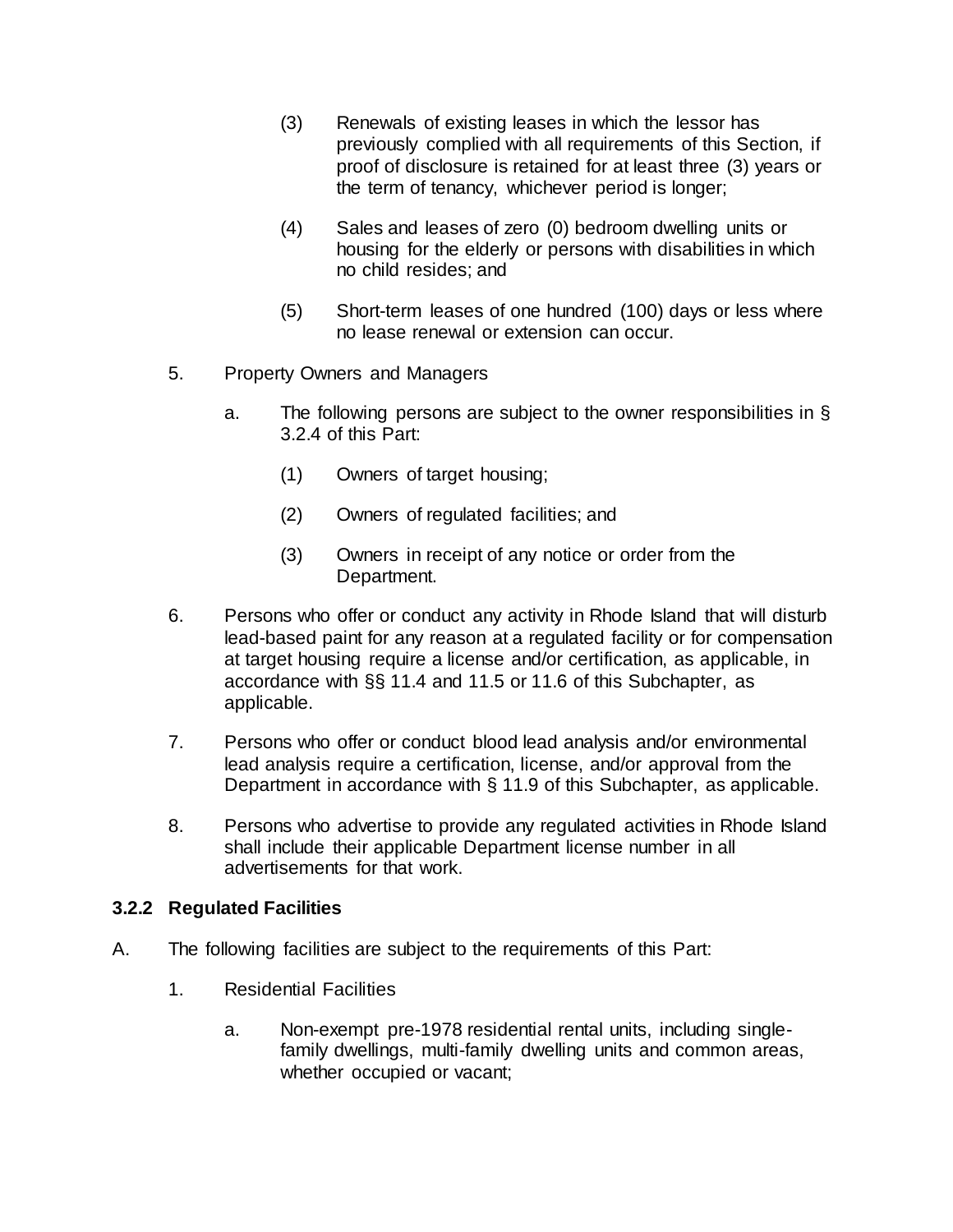- b. Pre-1978 owner-occupied dwelling units, including single-family dwellings, multi-family dwelling units and common areas, in which a child resides or is expected to reside;
- c. Any pre-1978 foster home where a foster child resides or is expected to reside;
- d. Any other pre-1978 property in which a child resides or is expected to reside; or
- e. Any pre-1978 building or part of a building being converted into target housing.
- 2. Child Care Facilities
	- a. Family child care homes;
	- b. Group family child care homes;
	- c. Child day care centers;
	- d. Nursery schools, preschools, and kindergarten classrooms; and
	- e. Any pre-1978 building or part of a building being converted into child care facilities.
- 3. Exemptions
	- a. Housing for the elderly or persons with disabilities provided that no child resides in such dwellings; and
	- b. Zero (0) bedroom dwelling units in which no child resides.

# **3.3 Definitions**

- A. Whenever used in this Part, the following terms must be construed as follows:
	- 1. "Act" means R.I. Gen. Laws Chapter 23-24.6 entitled "Lead Poisoning Prevention."
	- 2. "Agent" means any person authorized, in writing or otherwise, by an owner to act on behalf of or represent the interests of the owner. For purposes of § 3.5 of this Part, an agent is any designated client representative, transaction facilitator, transaction coordinator, or dual facilitator as defined by R.I. Gen. Laws § 5-20.6-2 who enters into a contract with a seller or lessor with the objective of selling or leasing real estate, but does not include designated client representative for the buyer.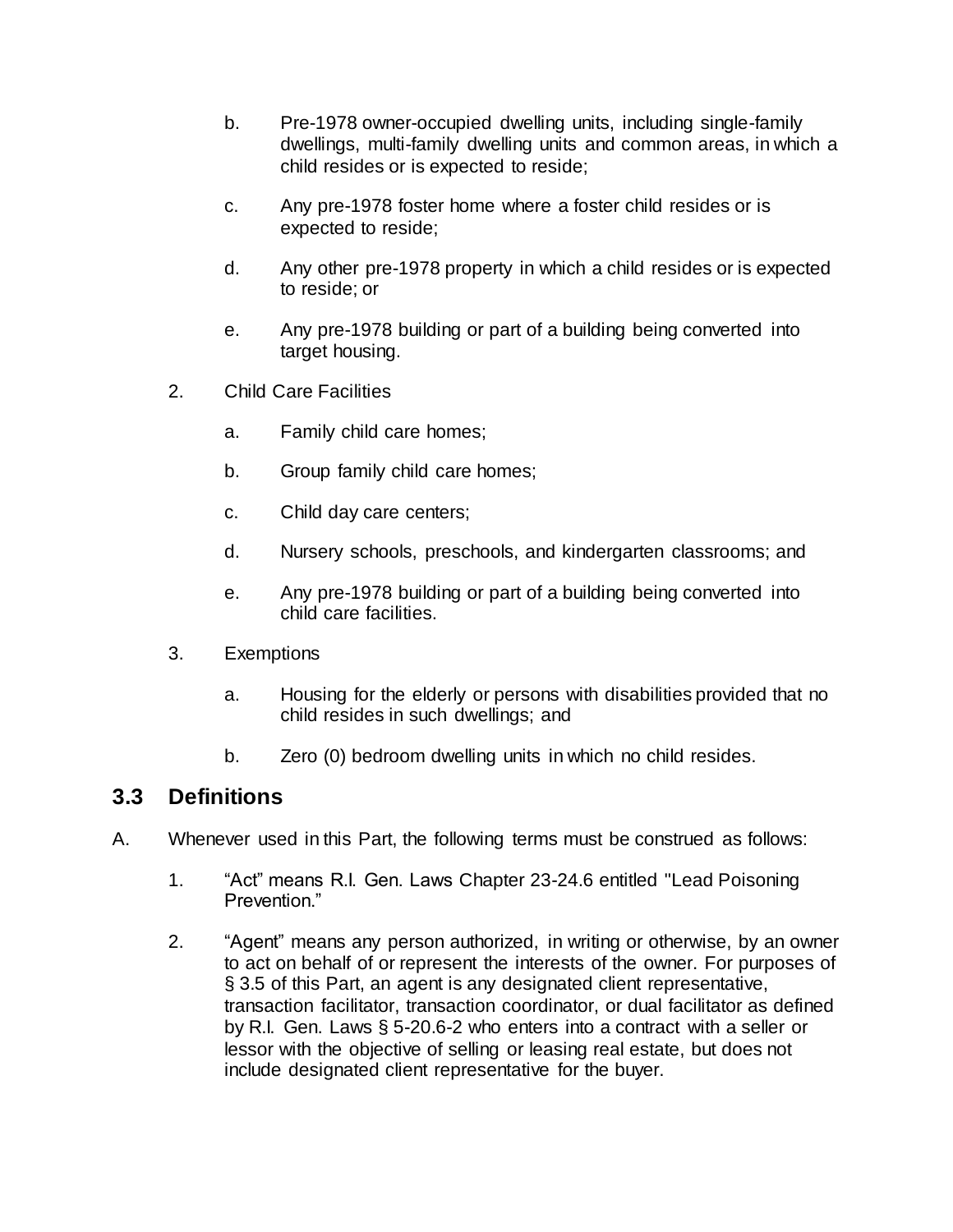- 3. "Approved" means approved by the Department, State, or local authority having legal and administrative authority for such.
- 4. "Cease work order" means an order issued by a State Inspector to immediately stop regulated activities, being conducted in violation of this Part, until the violator can demonstrate their ability to comply with the Department.
- 5. "Child" or "children" means, for the purposes of this Part, any individual younger than six (6) years of age.
- 6. "Child care facility" means any building and/or area whose primary purpose is or will be to educate or care for children younger than six (6) years of age, including, but not limited to, child day care centers, nursery schools, preschools, kindergarten classrooms, public and private elementary schools. Child care facilities located in public or commercial buildings encompass only those common areas that are routinely used by children, such as restrooms and cafeterias. Common areas that children only pass through, such as hallways, staircases, and garages are not included. The child care center also encompasses the exterior sides of the building that are immediately adjacent to the child care center and the exterior common areas or play areas routinely used by children.
- 7. "Child day care" means daily care and/or supervision offered commercially to the public for any part of a twenty-four (24) hour day to children away from their homes.
- 8. "Child day care center" means any person, firm, corporation, association, or agency who, on a regular or irregular basis, receives any child under the age of sixteen (16) years, for the purpose of care and/or supervision, not in a home or residence, apart from the child's parent for any part of a twenty-four (24) hour day irrespective of compensation or reward. It shall include childcare programs that are offered to employees at the worksite. It does not include nursery schools or other programs of educational services subject to approval by the commissioner of elementary and secondary education.
- 9. "Childhood lead poisoning" means, for the purposes of this Part, a confirmed blood lead level equal to or greater than five micrograms per deciliter (5 µg/dL).
- 10. "Common area(s)" means a portion of a residential property that is available for shared use by occupants of more than one (1) dwelling unit, such as hallways, stairways, lobbies, community rooms, recreational rooms, laundry rooms, garages, playgrounds, and boundary fences; in general, any area not kept locked.
- 11. "Department" means the Rhode Island Department of Health.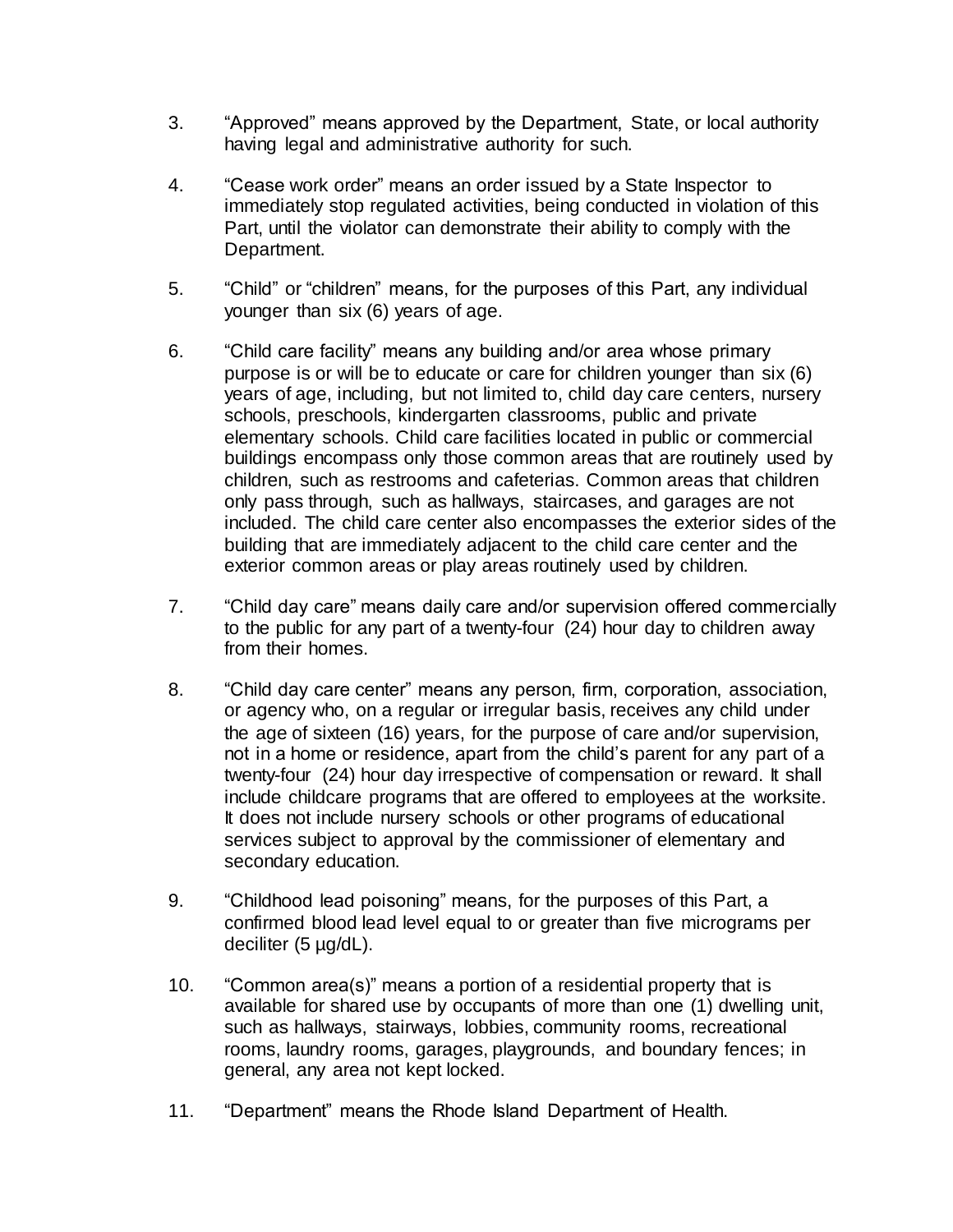- 12. "Director" means the Director of the Rhode Island Department of Health or his/her designee.
- 13. "Dwelling" means an enclosed space which is wholly or partly used or intended to be used for living or sleeping by human occupants as defined in R.I. Gen. Laws § 23-24.6-4 (5).
- 14. "Dwelling unit" means any room or group of rooms located within a dwelling and forming a single habitable unit with facilities which are used or intended to be used for living, sleeping, cooking, and eating as defined in R.I. Gen. Laws § 23-24.6-4 (6). For the purposes of this Part, a dwelling unit includes all relative interior and exterior common areas including soil.
- 15. "Environmental lead" means, for the purposes of this Part, inorganic lead contained in paint, dust, soil, and/or water.
- 16. "EPA" means the United States Environmental Protection Agency.
- 17. "Expected to reside" means actual knowledge that a child will occupy a single-family house or dwelling unit within the next twelve (12) months for fourteen (14) or more consecutive or nonconsecutive days per year. If a resident woman is known to be pregnant, there is actual knowledge that a child will reside in her dwelling unit.
- 18. "Foster home" means placement of a child in temporary custody or custody of DCYF in a foster family home or in a private or public child care facility which is licensed by the State. (See R.I. Gen. Laws § 40-11- 12.1(h))
- 19. "Family child care home" means a licensed residence where the resident can provide child care for up to six (6) children, or up to eight (8) children with an assistant approved by the Department of Human Services.
- 20. "Group family child care home" means a residence where the resident can provide child care for eight (8) to twelve (12) children with one (1) or two (2) approved assistants (dependent on enrollment details).
- 21. "Housing for the elderly or persons with disabilities" means retirement communities and other housing reserved for households composed of one (1) or more persons sixty-two (62) years of age or older, or other age if recognized as elderly by a specific federal housing assistance program, or persons with disabilities, and is owned, managed by, or for which the rent is subsidized or paid by a Federal, State or local government housing agency.
- 22. "HUD" means the United States Department of Housing and Urban Development.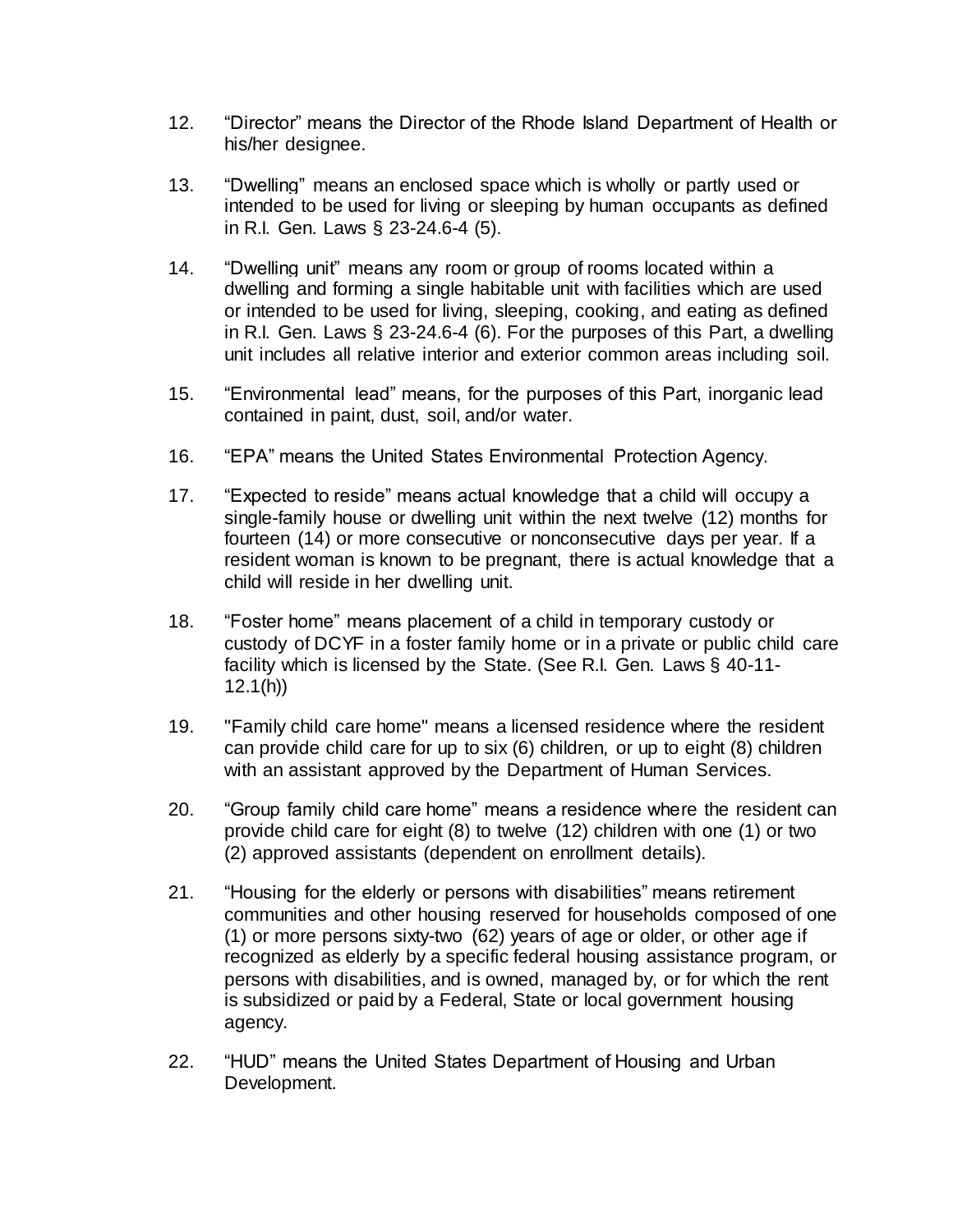- 23. "Immediate Compliance Order" means an order issued by the Director to immediately stop specified activities which pose a threat to the health or safety of children, occupants, workers, or the public.
- 24. "Interim controls" means a set of measures designed to temporarily reduce human exposure to lead hazards, including specialized cleaning, repairs, maintenance, painting, non-permanent encapsulation or enclosure, and ongoing monitoring of lead-based paint or potential lead hazards, and the establishment and operation of management and resident education programs.
- 25. "Lead assessor" means a person, either authorized to act as an enforcing officer under the housing code or a designated employee of a Federal, State or municipal agency with jurisdiction over housing, occupational health, child welfare and/or environmental standards who successfully completed a Lead Assessor training course and obtained a license, pursuant to Part 11 of this Subchapter, to conduct lead inspections.
- 26. "Lead-based paint" means any paint or other surface coating that contains lead in excess of the Lead-Safe thresholds specified in § 5.8 of this Subchapter.
- 27. "Lead contractor" means, as defined by R.I. Gen. Laws § 23-24.6-4, any person or entity engage in lead hazard reduction as a business that includes consultants who design, perform, oversee, or evaluate lead hazard reduction projects undertaken pursuant to the requirements of this chapter.
- 28. "Lead hazard control" or "LHC" means any window replacement and/or interim controls intended to correct lead hazards identified in a lead inspection report or standard treatments to remove lead-based paint and/or minimize lead exposure, which may include measures to reduce the concentration of lead in paint, dust, soil, and/or water using approved treatment methods specified in this Part.
- 29. "Lead hazard mitigation" or "LHM" means spot removal or minor repair and maintenance activities by a property owner or designated person in a residential rental unit intended to correct lead hazards, which may include measures to reduce friction or stabilize paint using approved treatments and work methods specified in this Part.
- 30. "Lead hazard reduction" or "LHR" means, as defined by R.I. Gen. Laws § 23-24.6-4, any action or actions designed to reduce exposure to toxic levels of lead which impose an unacceptable risk of exposure in any dwelling or dwelling unit where a child under the age of six (6) years with environmental intervention blood lead levels or greater resides, or on any premises and may include, but is not limited to: repair, enclosure,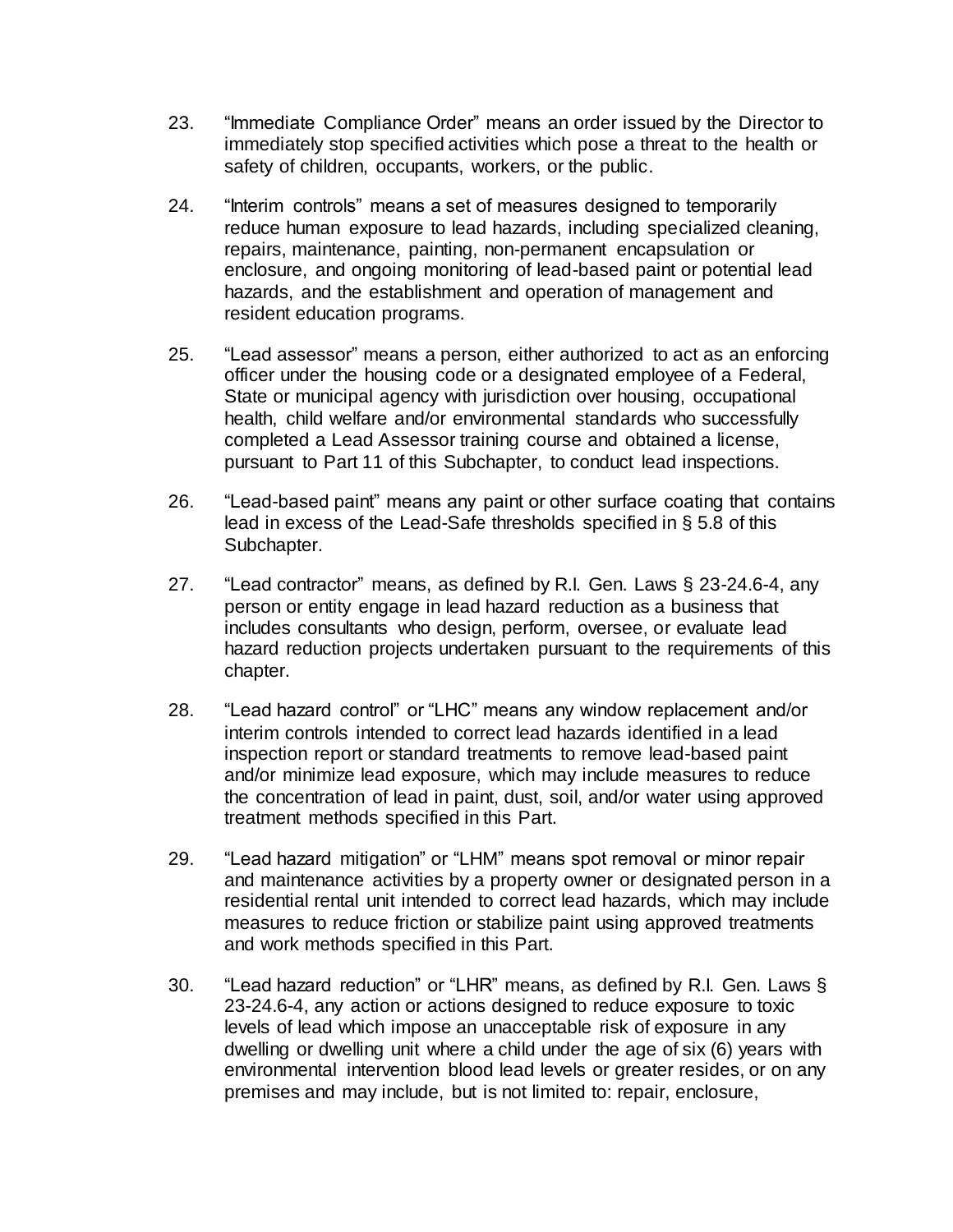encapsulation, or removal of lead based paint and/or lead contaminated dust, soil or drinking water relocation of occupants; and cleanup measure or ongoing maintenance measures which may include, activities and/or measures that do not present an undue risk to children under age six (6). See "Lead Contractor."

- 31. "Lead inspector" means an individual, who successfully completed a certified Lead Inspector training course, passed the Lead Inspector State examination, completed a supervised field apprenticeship, and obtained a license, pursuant to Part 11 of this Subchapter, to conduct lead inspections.
- 32. "Lead professional" means an occupational grouping of individuals and organizations licensed or certified pursuant to Part 11 of this Subchapter.
- 33. "Lead renovation firm" means any person or organization engaged in renovation, repair, and painting (RRP) or lead hazard control (LHC) as a business and licensed pursuant to Part 11 of this Subchapter.
- 34. "Lead renovator" means an individual who successfully completed a certified Lead Renovator training course and obtained a valid training certificate, pursuant to Part 11 of this Subchapter, to perform renovation, repair, and painting (RRP) and lead hazard control (LHC) work.
- 35. "Lead safe" means, as defined by R.I. Gen. Laws § 23-24.6-4, that a dwelling, dwelling unit, or premises has undergone sufficient lead hazard reduction to ensure that no significant environmental lead hazard is present and includes but is not limited to covering and encapsulation.
- 36. "Lead-safe standard" means lead in paint, dust, soil and water below the Lead-Safe thresholds in § 5.8 of this Subchapter or intact paint and covered soil above the lead safe thresholds in § 5.8 of this Subchapter.
- 37. "Lead screening" means a method for identifying an asymptomatic child at high risk of having childhood lead poisoning from a population of children not previously diagnosed as having lead poisoning or in a child not exhibiting signs or symptoms believed to be related to lead poisoning, including the obtaining of the necessary specimen(s) for a blood lead screening test, and specimen handling and preparation.
- 38. "Lease" means any agreement, written or oral, between a lessor and lessee concerning the rent, use and occupancy of a residential dwelling, dwelling unit, or premises subject to the provisions of the Residential Landlord and Tenant Act (R.I. Gen. Laws Chapter 34-18).
- 39. "Lessee" means a person named as the renter in a rental agreement or occupancy agreement for a single-family house, dwelling unit, or premises. See "Occupant" and "Tenant."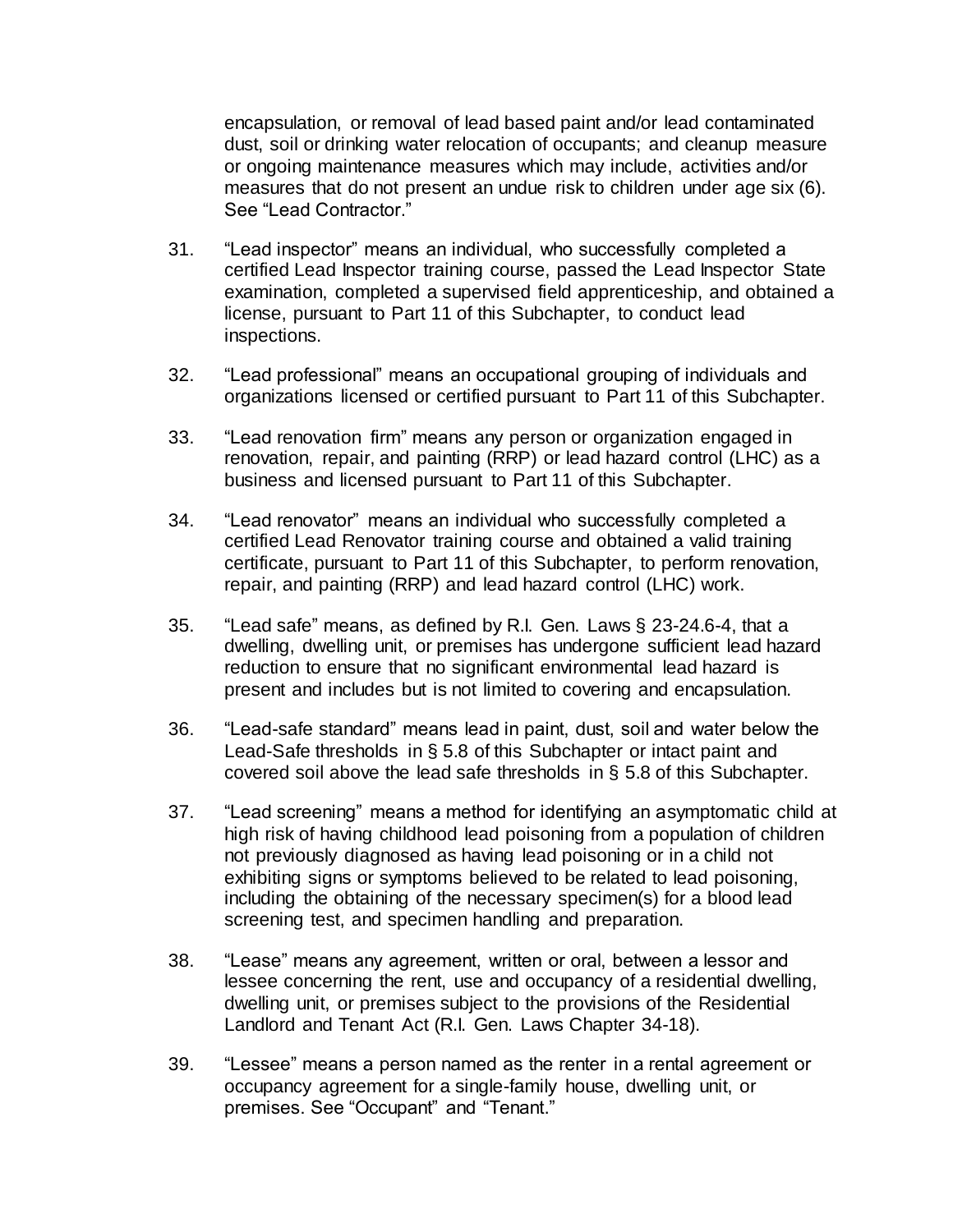- 40. "Lessor" means any person who offers to rent, lease, or sublease a singlefamily house, dwelling unit, or premises.
- 41. "License" means an authorization granted by the Department to engage in a business or occupation that is subject to regulation by the Department. For the purposes of this Part, a registration, certification, permit or similar authorization issued by the Department is also considered to be a license.
- 42. "*Lis pendens*" means "suit pending" in Latin. *Lis pendens* is taken as constructive notice of a pending lawsuit or an existing unsettled Department enforcement action and it serves to place a cloud on the title of the property in question until the enforcement action or suit is resolved and/or the *lis pendens* is released.
- 43. "Mechanical paint removal" means the use of any mechanical force to remove paint from a surface, including, but not limited to, electrical or other power equipment or abrasive blasting.
- 44. "Minor repair and maintenance" means work activities, including minor heating, ventilation, and air conditioning (HVAC) work, electrical work, or plumbing work that disturbs less than six square feet  $(6 \text{ ft}^2)$  of lead-based paint per room for interior activities or less than twenty square feet  $(20 \text{ ft}^2)$ of lead based-paint for exterior activities where none of the work practices prohibited or restricted by this Part are used and where the work does not involve window replacement or demolition of painted surfaces. For the purposes of this Part, the term minor repair and maintenance shall be synonymous with spot removal. See "Spot removal."
- 45. "Mortgagee" means a person or entity, usually a bank or financial institution, who is the party to a mortgage who makes a loan and holds mortgaged property as security for repayment of the loan. A mortgagee is not considered an owner unless such person has taken full legal title through foreclosure, deed in lieu of foreclosure, or otherwise.
- 46. "Noncompliance" or "nonconformance" or "failure to comply" or "violation" means any act or failure to act which constitutes or results in or from:
	- a. Engaging in any activity prohibited by, or not in compliance with, any law administered by the Director or any Rule, Regulation, notice, license, certification, consent agreement or order adopted pursuant to the Director's authority;
	- b. Engaging in any business or other activity without a necessary permit, license, certification, or approval that is required by law or Regulation; and/or
	- c. The failure to perform, or the failure to perform in a timely fashion, anything required by a law administered by the Director or by a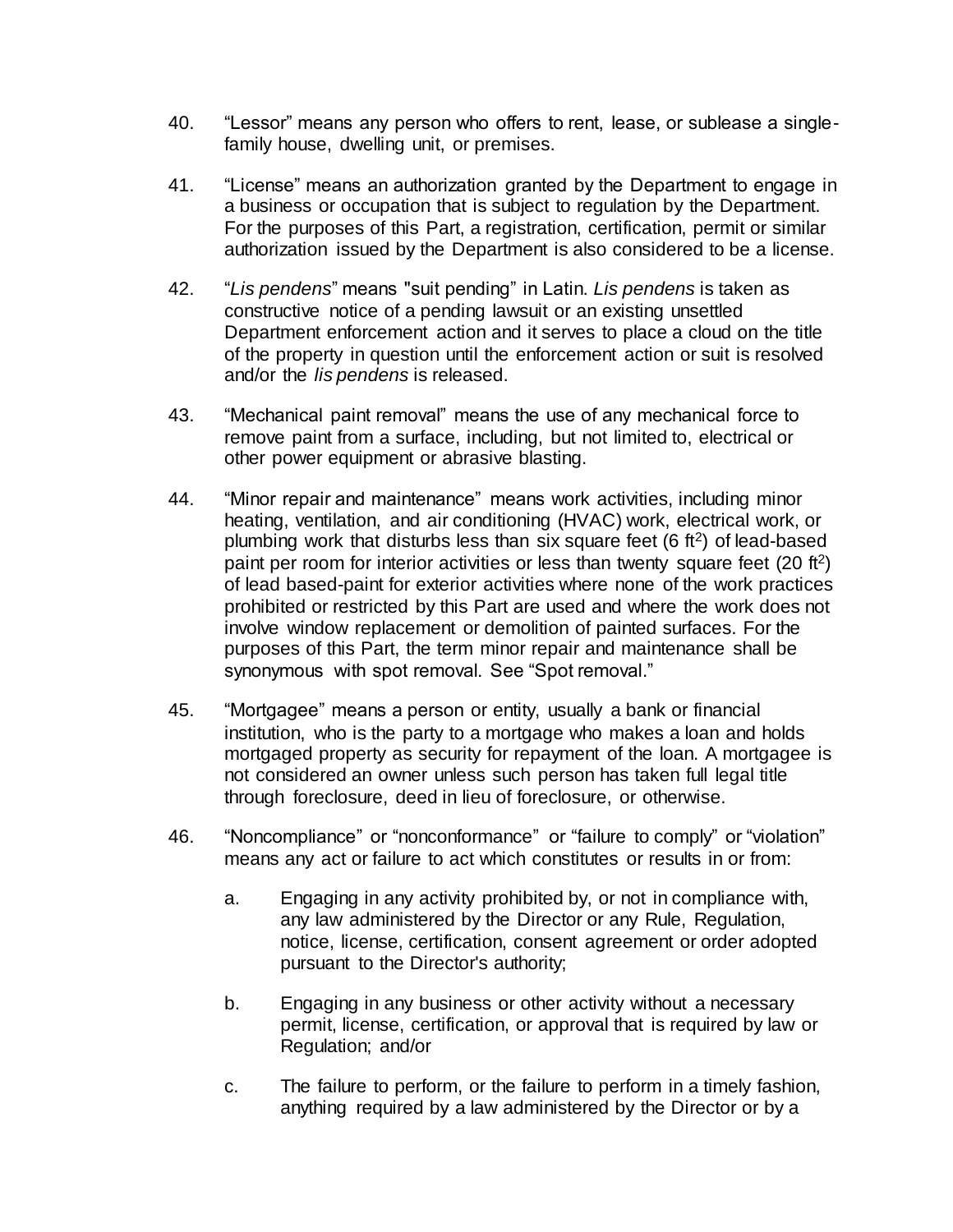Rule, Regulation, notice, license, certification, consent agreement or order adopted and/or issued pursuant to the Director's authority.

- 47. "Notice of violation" means a legal notice issued by the Department to an owner of a property where a Department-initiated lead inspection identified lead hazards. A Notice of Violation requires corrective action, pursuant to Part 8 of this Subchapter.
- 48. "Occupant" means, as defined by R.I. Gen. Laws § 23-24.6-4, any person who legally resides in, or regularly uses, a dwelling, dwelling unit, or structure; provided, however, that a guest of any age shall not be considered an occupant for the purposes of this Part. See "Lessee" and "Tenant."
- 49. "Order" means the whole or a part of an action, finding, declaration or disposition by the Department, whether affirmative, negative, injunctive or declaratory in form, other than rulemaking but including notices of violation, orders to correct, compliance orders, permits, certifications, licenses, and approvals issued pursuant to the Director's authority.
- 50. "OSHA" means the United States Occupational Safety and Health Administration.
- 51. "Owner" means as defined by R.I. Gen. Laws § 23-24.6-4, any person who, alone or jointly or severally with others:
	- a. Shall have legal title to any dwelling or dwelling unit with or without accompanying actual possession of it; or
	- b. Shall have charge, care, or control of any dwelling or dwelling unit as owner or agent of the owner or an executor, administrator, trustee, or guardian of the estate of the owner. Any person representing the actual owner shall be bound to comply with the provisions of this [Chapter](https://rules.sos.ri.gov/organizations/chapter/216-50) and with Rules and Regulations adopted pursuant to this Chapter to the same extent as if that person were the owner. An agent of the owner excludes real estate and property management functions where the agent is only responsible for the property management and does not have authority to fund capital and/or major property rehabilitation on behalf of the owner.
	- c. For purposes of publicly owned property only, the owner shall be defined to be the Chief Executive Officer of the municipal or State agency which owns, leases or controls the use of the property.
- 52. "Paint" means any substance applied to a surface as a surface coating, including, but not limited to, household paints, varnishes and stains.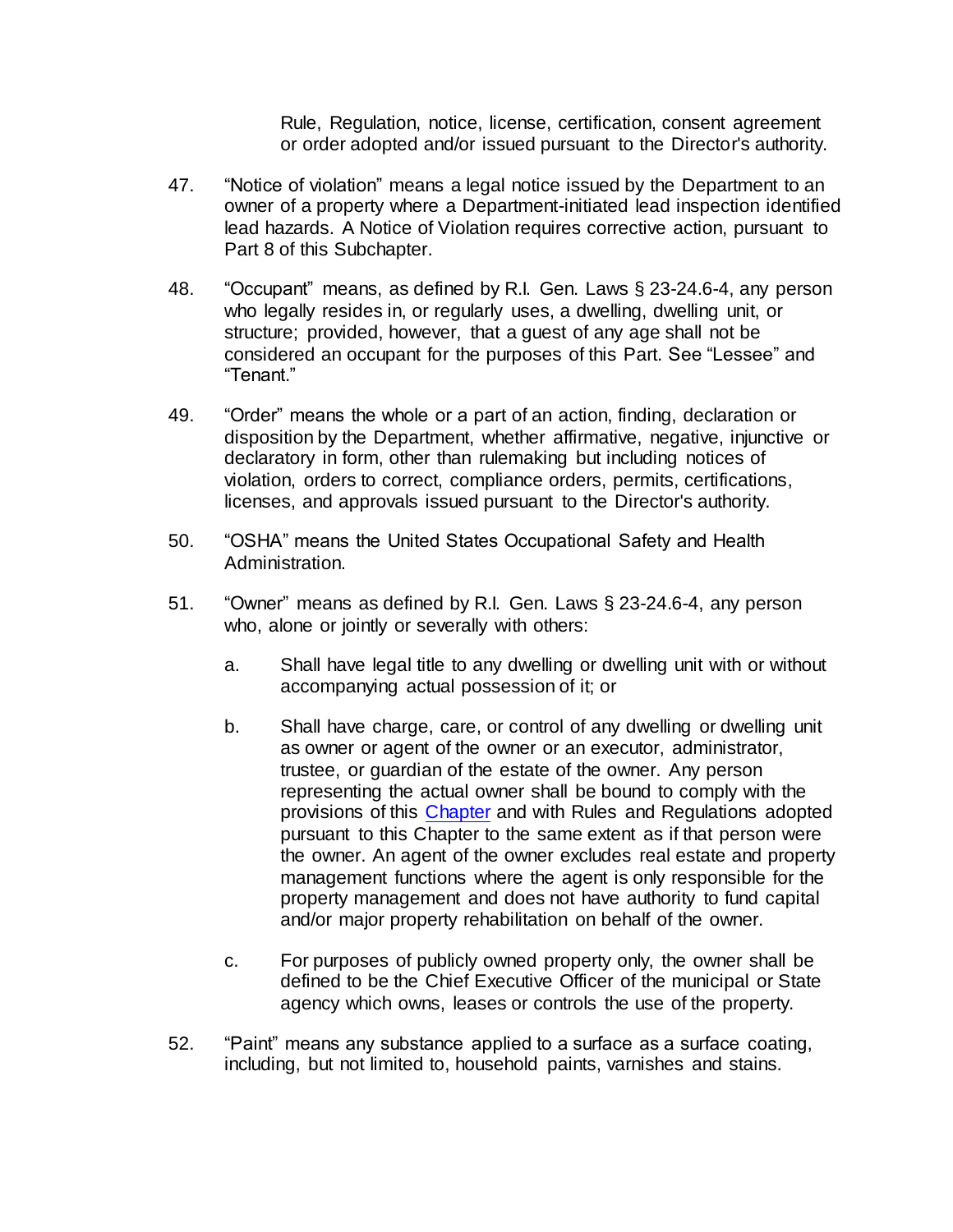- 53. "Painted surface" means a component surface covered in whole or in part with paint or other surface coatings.
- 54. "Painted surface to be disturbed" means a painted surface that is to be stripped, scraped, sanded, cut, penetrated or otherwise affected by renovation or rehabilitation work in a manner that could potentially create a lead hazard by generating dust, fumes, or paint chips.
- 55. "Person" means any individual, partnership, firm, corporation, association, or organization, including municipal and State agencies.
- 56. "Premises" means, as defined by R.I. Gen. Laws § 23-24.6-4, a platted lot or part thereof or unplatted lot or parcel of land, occupied by a dwelling or structure and includes any building, accessory structure or other structure thereon which is or will be frequently used by children under the age of six (6) years.
- 57. "Purchaser" means any person who purchases or enters into a contractual agreement to gain legal title to a dwelling, condominium, or residential premises.
- 58. "Real estate" means any property consisting of land and the buildings on it.
- 59. "Renovation, repair, and painting" or "RRP" means activities being done by a Lead Renovation Firm typically performed at the option of the property owner for aesthetic or other reasons, or as an interim control to minimize lead hazards. RRP is not designed to permanently eliminate lead-based paint. Since RRP projects can disturb lead-based paint in homes and buildings built before 1978, thus creating new lead hazards, individual renovators must be trained and certified, use lead-safe work practices, and firms must be licensed. Any additional work which disturbs lead-based paint, other than emergency renovation operations, performed in the same room or area within the same thirty (30) day period must be considered the same RRP project for the purpose of determining whether the work is spot removal or renovation, repair, and painting (RRP).
- 60. "Residential dwelling" means a building containing one (1) or more residential dwelling units.
- 61. "Second notice of violation" or "2<sup>nd</sup> NOV" means a legal notice issued by the Department to an owner who did not meet the requirements of the (first) Notice of Violation. The Department shall post the Second Notice of Violation at the property and record it as a *lis pendens* with the Recorder of Deeds in the city/town where the property is located. See "Notice of Violation."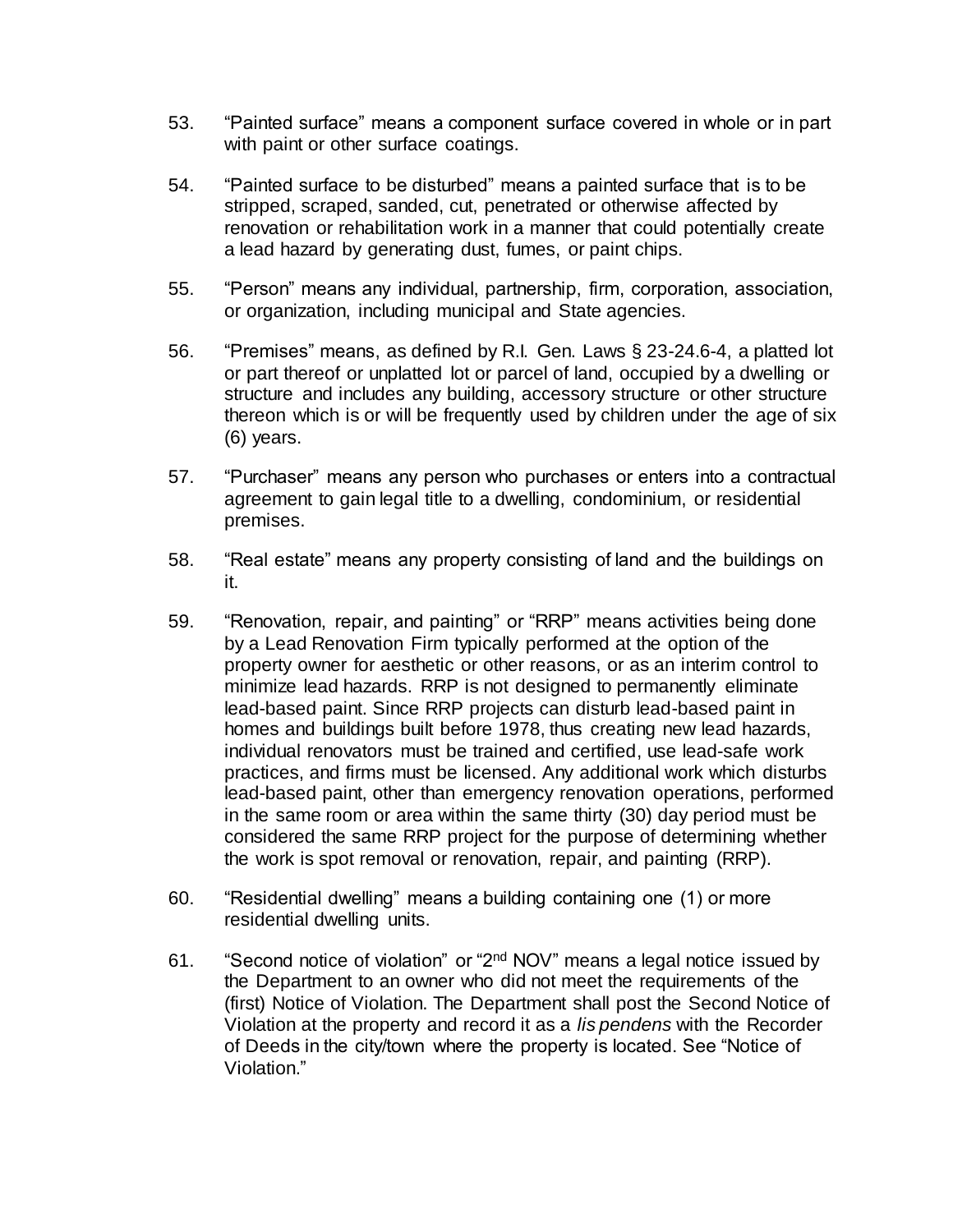- 62. "Seller" means any person who has the authority to transfer legal title to real estate.
- 63. "Spot removal or *de minimis*" means minor repair and maintenance activities, which do not involve window replacement, interior mechanical paint removal, or demolition of painted surface areas, and disturb less than six square feet  $(6 \text{ ft}^2)$  of interior lead-based paint per room or less than twenty square feet  $(20 ft<sup>2</sup>)$  of exterior lead-based paint, and provided that no prohibited work practices are used. When removing painted components, or portions of painted components the entire surface area removed is the amount of lead-based paint being disturbed. Any additional work which disturbs lead-based paint, performed in the same room or area within the same thirty (30) day period of an RRP project must be considered the same RRP project and not spot removal.
- 64. "State inspector" means the Director, his or her designee, or any inspector employed by the Department who is authorized by the director to conduct comprehensive environmental lead inspections and/or other inspections for the Department.
- 65. "Target housing" means any pre-1978 residential dwelling, except housing for the elderly or persons with disabilities or zero (0) bedroom units in which no child resides.
- 66. "Temporary lead hazard control measures" means a set of measures designed to temporarily reduce human exposure or likely exposure to lead hazards, including but not limited to, specialized cleaning, temporary containment (e.g. plastic sheeting and/or duct tape), ongoing monitoring, and the establishment and operation of lead management and resident education programs.
- 67. "Tenant" means any person, other than the owner, who enters into an agreement to rent, lease, or sublease a single-family house, dwelling unit, or premises. See "Lessee or Occupant."
- 68. "Zero-bedroom dwelling unit" means any residential dwelling unit in which the living area is not separated from the sleeping area, including, but not limited to, efficiencies, studio apartments, dormitory or single room occupancy housing, and military barracks.

# **3.4 Childhood Lead Poisoning Screening**

#### **3.4.1 General Requirements**

A. Health care providers shall ensure that childhood lead poisoning screening is conducted either by venipuncture or by capillary blood lead sampling in accordance with the following requirements: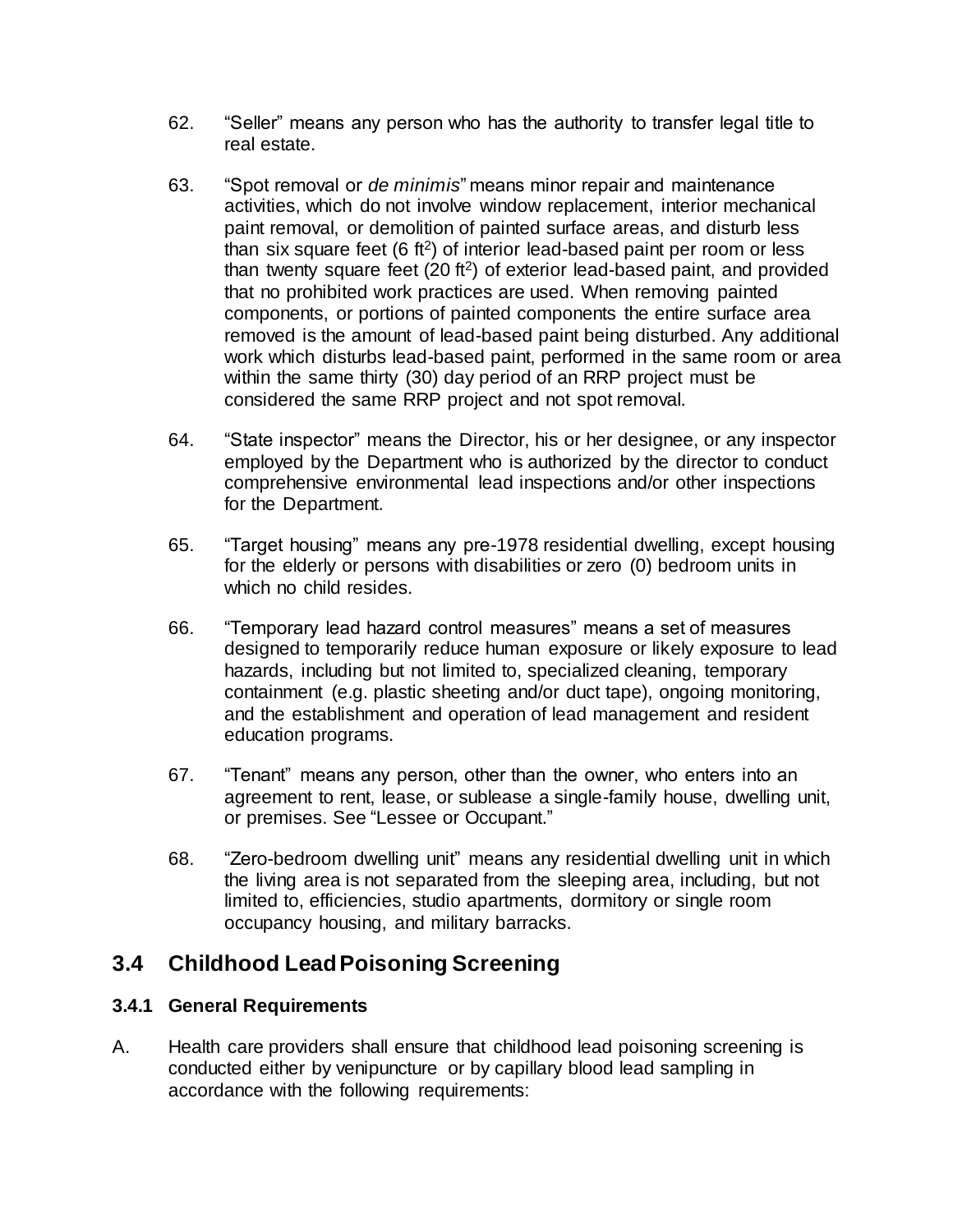#### 1. Screening Schedule

Rhode Island children shall be screened for lead poisoning at least twice, at least twelve (12) months apart, and before the age of thirty-six (36) months. For additional information on screening for lead poisoning see the Screening and Referral Guidelines on the Department's website.

- 2. Screening Samples
	- a. All blood lead screening and blood lead confirmatory samples submitted to the Department's laboratory for analysis must be accompanied by a completed laboratory requisition form, including all data necessary for reimbursement by health insurers, and must be packaged in accordance with procedures established by the Department's laboratory.
	- b. All blood lead screening samples must be submitted to the Department's laboratory for analysis, unless the Department has approved the use of another laboratory.
	- c. All results of blood lead screening performed by any other laboratory must be reported to the Department in an electronic format specified by the Department.
- 3. Confirmatory Samples
	- a. All blood lead confirmatory samples must be sent to a clinical laboratory licensed by the Department to perform routine chemistry analysis of blood.
	- b. All results of confirmatory blood lead testing must be reported to the Department in an electronic format specified by the Department.
- 4. Samples Submitted to Department Laboratory

All blood lead screening and blood lead confirmatory samples submitted to the Department's laboratory for analysis must be accompanied by a completed laboratory requisition form, including all data necessary for reimbursement by health insurers, and must be packaged in accordance with procedures established by the Department's laboratory.

#### **3.4.2 Fees for Childhood Lead Poisoning Screening**

Fees for blood lead screening are included in the Department's Rules and Regulations pertaining to the Fee Structure for Licensing, Laboratory and Administrative Services provided by the Department of Health (Part [10-05-2](https://rules.sos.ri.gov/regulations/part/216-10-05-2) of this Title).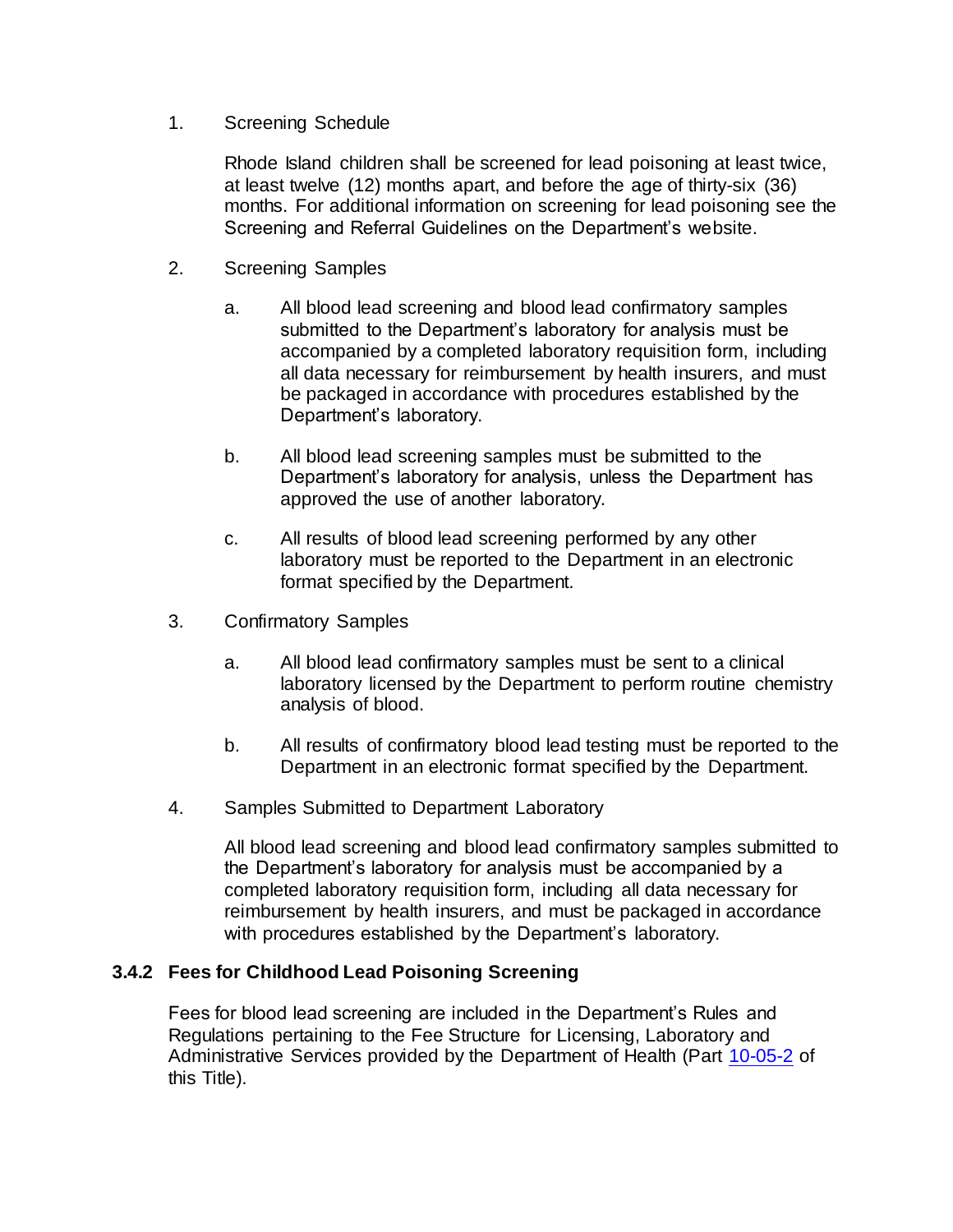### **3.4.3 Reporting of Cases of Childhood Lead Poisoning**

- A. Any person employed as or by a health care provider who makes the diagnosis of childhood lead poisoning shall report such diagnosis to the Department within ten (10) days of the diagnosis using a reporting method approved by the Department.
- B. Use of the Department's laboratory, or other Department-approved laboratory, shall constitute compliance with these reporting requirements.

# **3.5 Lead Disclosure**

#### **3.5.1 EPA/HUD Lead Disclosure Rule**

The requirements in § 3.5 of this Part are in addition to, not in lieu of, Federal requirements for disclosure of lead-based paint and/or environmental lead hazards in housing (24 C.F.R. Part 35, Subpart A and 40 C.F.R. Part 745, Subpart F).

#### **3.5.2 Records and Reports**

- A. Property owners shall maintain information concerning the presence of leadbased paint and/or environmental lead hazards including, but not limited to, lead certificates and inspection reports for as long as they own that property.
- B. The owner shall notify each agent about the existence of any such available lead certificates and reports, including any certificates or reports which are in the possession of the seller or lessor or which are reasonably obtainable.

#### **3.5.3 Disclosure Requirements for Sellers and Lessors**

- A. Non-exempt sellers and lessors shall meet all of the following requirements before a purchaser or lessee is obligated under any contract to purchase or lease target housing:
	- 1. Educational Pamphlet

The seller or lessor shall provide the purchaser or lessee with the EPA pamphlet Protect Your Family from Lead in Your Home containing the insert What You Should Know about the Rhode Island Lead Law, available on the Department's website.

2. Lead Warning Statement

The seller or lessor shall include in each contract for the sale or lease of any residential dwelling, including oral leases, a lead warning statement and a written disclosure acknowledgment that is in accordance with 24 C.F.R. § 35.92 and 40 C.F.R. § 745.113.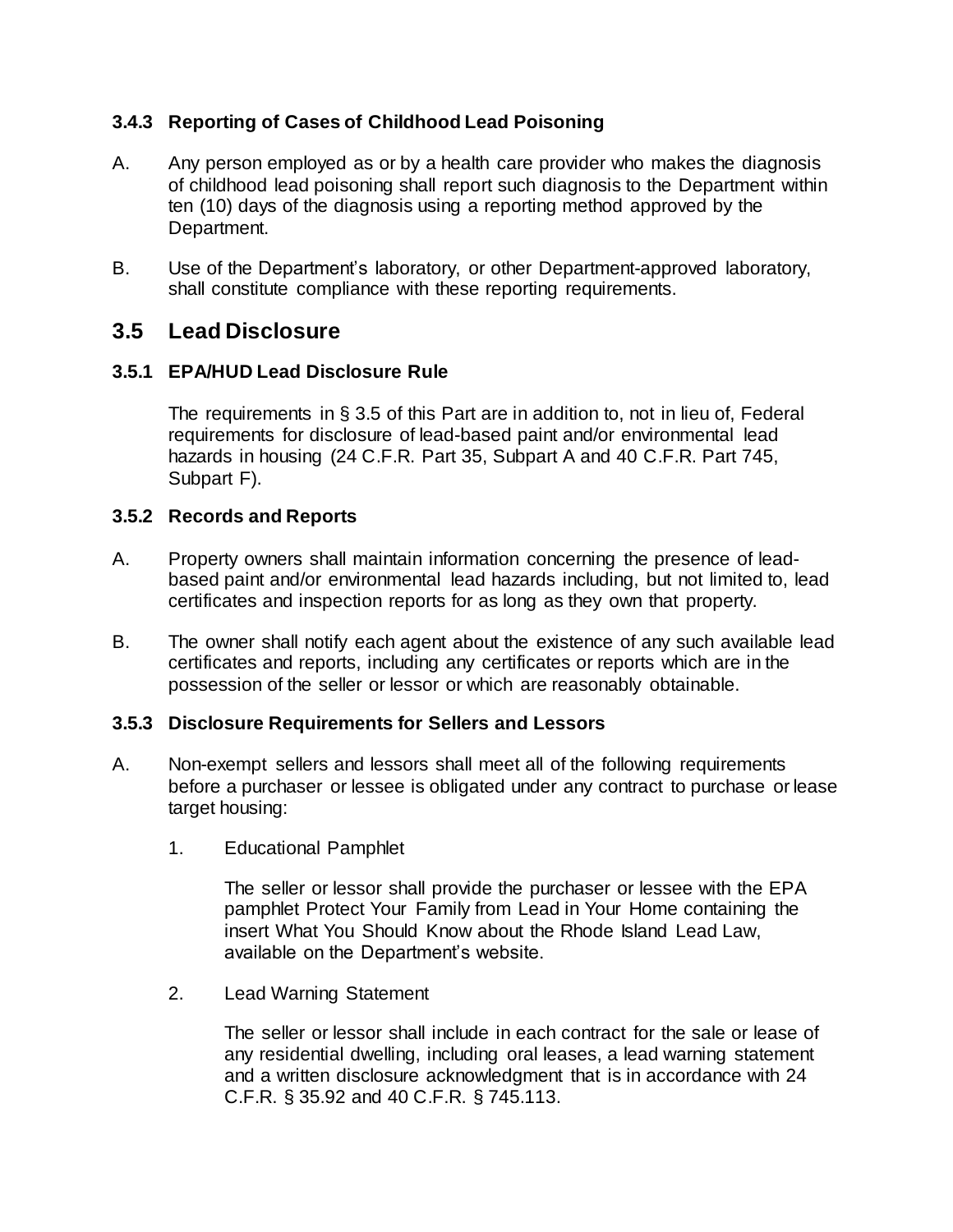- 3. Lead Disclosure
	- a. The seller or lessor shall disclose to the purchaser or lessee, as well as to each agent, any known information about the presence of lead-based paint and/or environmental lead hazards at the property being sold or leased.
	- b. Any agreement to transfer real estate must contain an acknowledgment that a completed lead disclosure form has been provided to the buyer by the seller in accordance with the provisions of § 3.5 of this Part.
	- c. For all properties, the lead disclosure must include the following:
		- (1) The property address and dwelling unit number, if applicable;
		- (2) A copy of any current lead certificate(s) for the dwelling or dwelling unit and common areas;
		- (3) A chronological listing of all available lead inspection reports and certificates for the property being sold or leased; and
		- (4) Instructions on how to obtain copies of those reports and certificates. Delivery to the requesting purchaser or lessee must be made within seven (7) days of the request and at no charge.
	- d. For residential rental properties, the lead disclosure must also include:
		- (1) Basic information about this Part and its applicability to the subject property;
		- (2) The name and contact information of the owner, registered agent, and/or designated person who is responsible for maintaining the property.
	- e. The disclosure acknowledgment must be a stand-alone document, which includes the property address, or its own separate page when included in a written lease.
	- f. The seller or lessor shall retain a copy of the signed and dated disclosure acknowledgment for a minimum of three (3) years or the term of the tenancy, whichever period is longer, as proof of compliance with § 3.5 of this Part.

### **3.5.4 Additional Requirements for Sellers**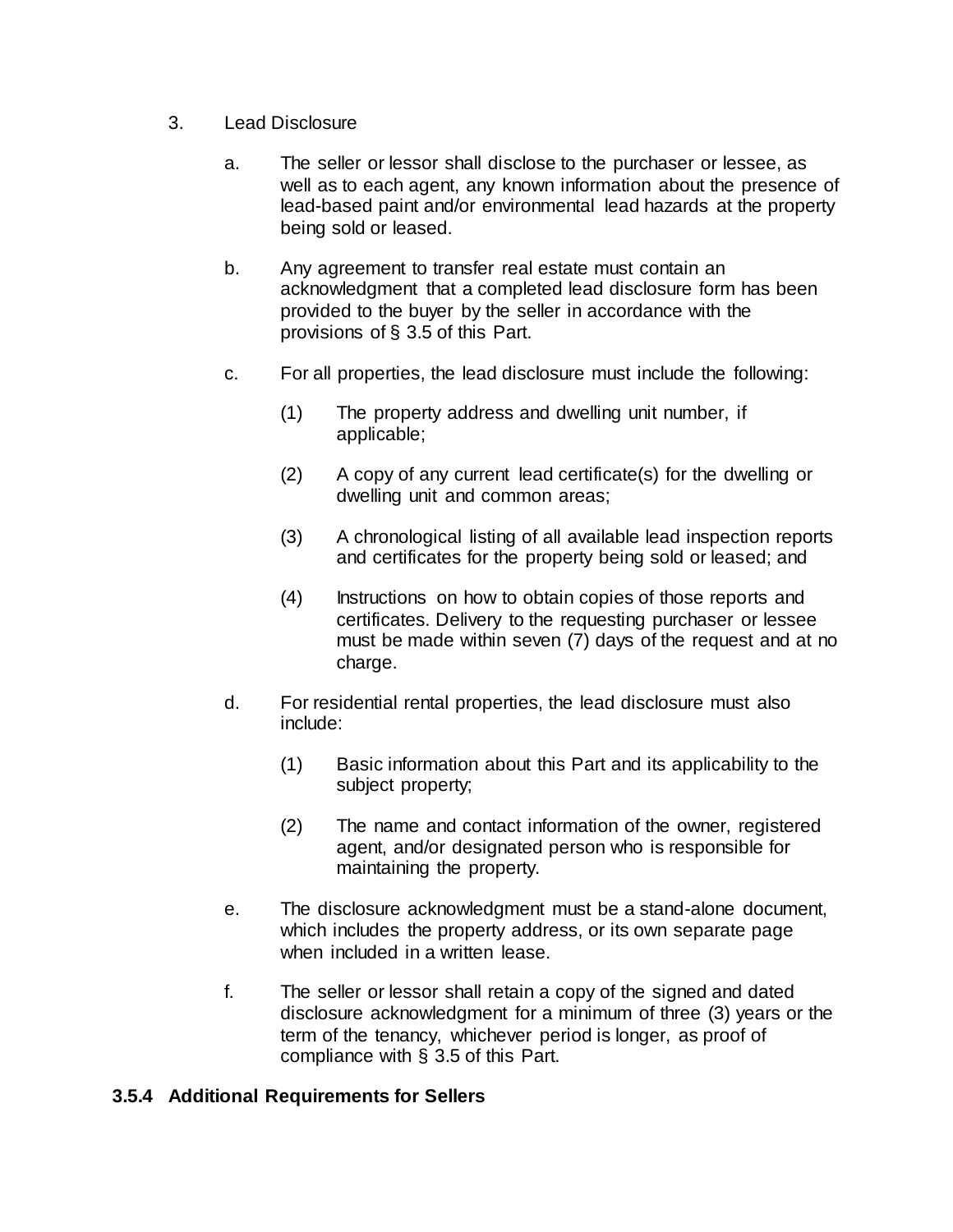#### A. Lead Inspection Period

- 1. Sellers of any one (1) to four (4) unit residential dwelling built prior to 1978 shall allow the purchaser a ten (10) day period in which to have an inspection for the presence of lead-based paint and/or environmental lead hazards prior to the purchaser becoming obligated under any Contract for the Purchase and Sale of Residential Real Property.
	- a. A mortgagee selling a property at a foreclosure auction is exempt from allowing the inspection.
	- b. A seller and purchaser may agree to change the terms of the lead inspection period, provided that the agreement is in writing and the seller has fully complied with all other disclosure requirements.

### **3.5.5 Responsibilities of Real Estate Agents**

- A. Each agent shall ensure compliance with all requirements of § 3.5 of this Part by informing the seller or lessor of his/her responsibilities and ensuring that the seller or lessor has performed all required activities or personally ensuring compliance with the disclosure requirements.
- B. If the agent has complied with  $\S$  3.5.5(A) of this Part, the agent shall not be liable for the failure to disclose to a purchaser or lessee the presence of lead-based paint, existing environmental lead exposure hazards, or potential environmental lead exposure hazards known by a seller or lessor but not disclosed to the agent.
- C. If the agent has not complied with  $\S 3.5.5(A)$  of this Part, the Department shall report the agent to the Department of Business Regulation, Division of Commercial Licensing and Regulation, Real Estate Section, for enforcement action pursuant to R.I. Gen. Laws Chapter 5-20.5.

### **3.5.6 Responsibilities of Property Owners**

- A. Owners of regulated facilities shall maintain their properties in a lead-safe condition, free from lead hazards.
- B. Owners of pre-1978 residential rental units shall obtain a valid lead certificate for all non-exempt rental units by hiring a licensed Lead Inspector to perform a lead inspection.
- C. Owners of regulated facilities performing lead hazard mitigation, spot removal or minor repair and maintenance activities shall not use any work practices prohibited in § 12.5 of this Subchapter.
- D. Owners of regulated facilities and target housing shall employ a licensed Lead Renovation Firm or Lead Contractor for: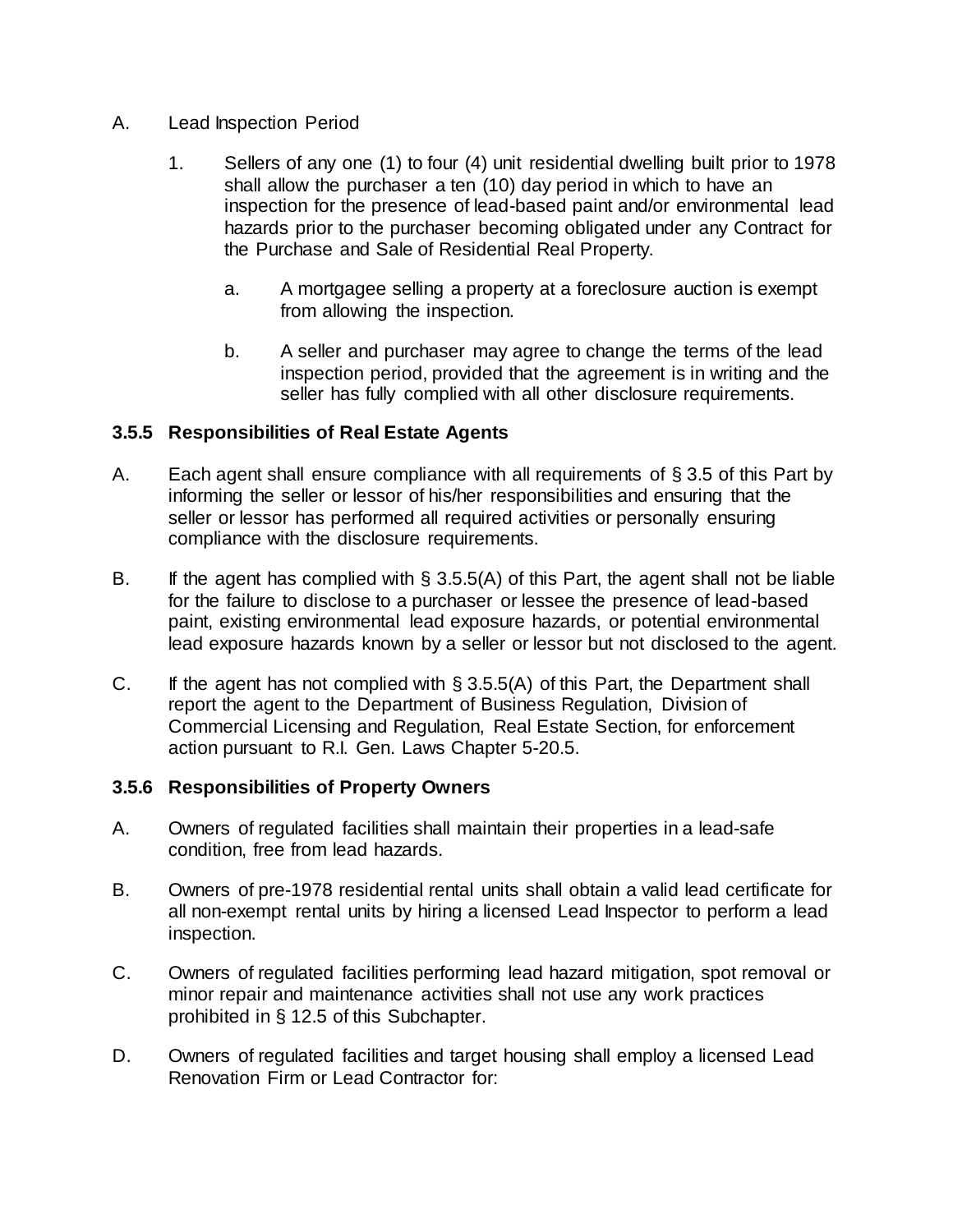- 1. Any window removal/replacement (no *de minimis)*;
- 2. Interior mechanical paint removal (no *de minimis)*;
- 3. Interior or partial demolition activities (no *de minimis)*;
- 4. Activities that disturb six square feet  $(6 ft<sup>2</sup>)$  or more of lead-based paint per interior room; and/or
- 5. Activities that disturb twenty square feet  $(20 \text{ ft}^2)$  or more of exterior leadbased paint.
- E. Owners in receipt of any notice or order from the Department shall comply with all terms and conditions as directed in that notice or order to avoid potential enforcement actions, pursuant to § 5.7 of this Subchapter.
- F. Owners in receipt of a notice or order from a Lead Assessor or other government enforcement authority, as applicable, shall:
	- 1. Contact that enforcement authority to arrange a follow-up inspection for the property, as directed in the notice or order; or
	- 2. Hire a licensed Lead Inspector to perform the applicable follow-up inspection, as directed in the notice or order.
- G. Owners of any dwelling or dwelling unit that was the subject of any lead inspection shall notify the occupants of the results within seven (7) days of receiving those results and provide a complete copy of the lead inspection report upon request.
- H. Owners shall notify and disclose information about lead-based paint and/or environmental lead hazards to prospective tenants or buyers, as well as to each designated client representative, transaction facilitator, transaction coordinator, or dual facilitator, pursuant to § 3.5 of this Part.
- I. Owners and their agents who fail to comply with the requirements of this Part and any related State law or Regulation shall be subject to the compliance and enforcement procedures, pursuant to § 3.6 of this Subchapter.

## **3.6 Compliance and Enforcement**

### **3.6.1 Licenses and Certifications**

- A. Denial of Applications
	- 1. Any person who neglects or refuses to pay an administrative fine or penalty cannot obtain or renew any Department-issued license or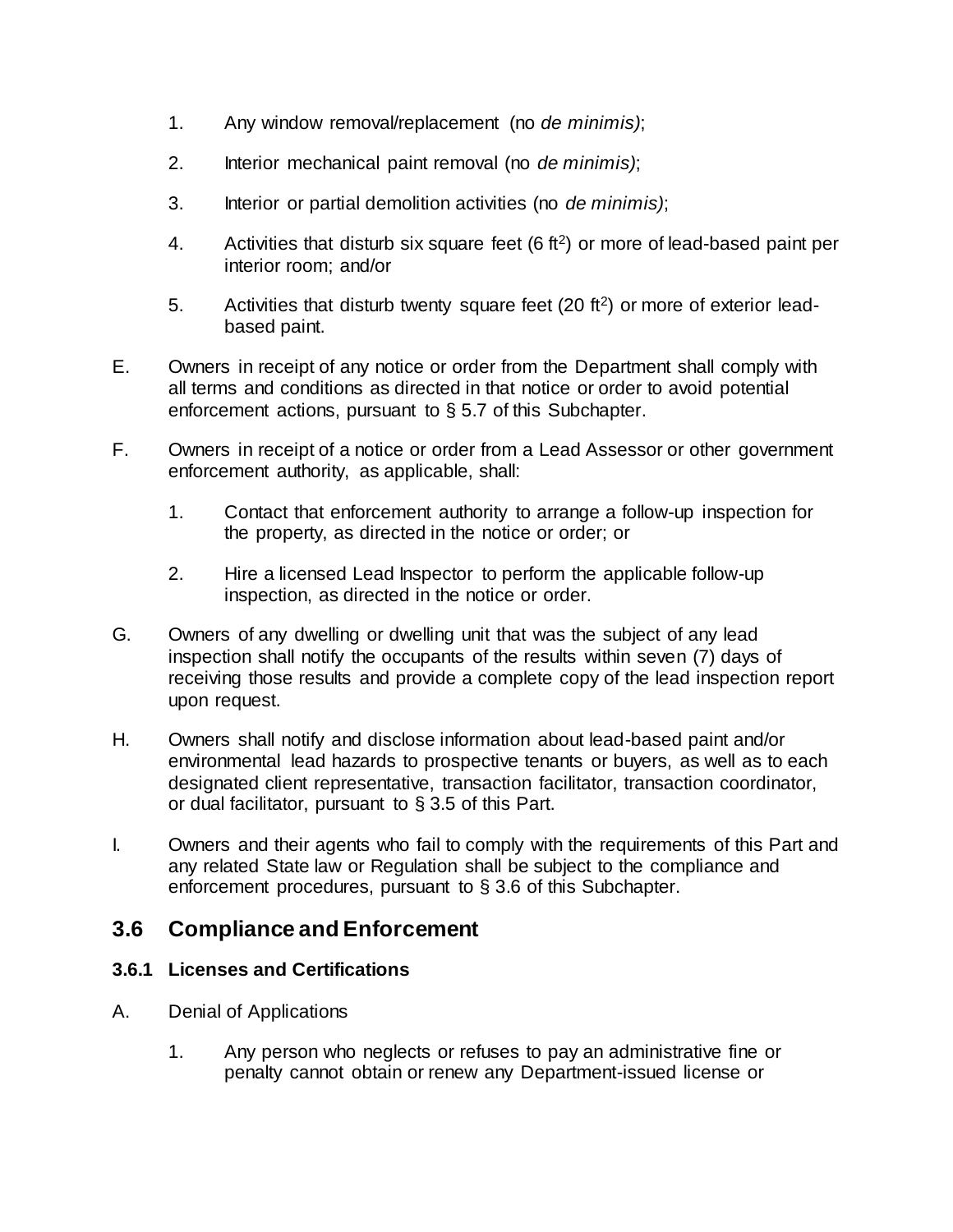certification until all outstanding administrative fines or penalties have been paid.

- 2. The Department may deny an application for licensure or certification pursuant to this Part if the Department determines that the applicant has not complied with or has not demonstrated the ability to comply fully with all applicable requirements established by the Act and/or this Part.
- 3. If the applicant appeals the denial, a hearing will be scheduled in accordance with the provisions of § 3.6.11 of this Part.
- B. Action against a License or Certification
	- 1. The Department may restrict, limit, suspend, revoke, or take other disciplinary action against any license or certification issued pursuant to Part 11 of this Subchapter in accordance with R.I. Gen. Laws § 23-24.6- 20(e) for noncompliance with this Part, including, but not limited to:
		- a. False representation of credentials as an appropriately licensed or certified lead professional;
		- b. Obtaining licensure or certification based on misrepresentation or fraud;
		- c. Using a license or certification for fraudulent, deceptive, or unethical purposes;
		- d. Failure to discharge activities in accordance with the Act or this Part, including employers who fail to comply with applicable OSHA requirements;
		- e. Failure to meet requirements of this Part and/or within the allotted time frame, including, but not limited to:
			- (1) Failure of a Lead Contractor or Lead Renovation Firm to distribute appropriate pre-renovation education information to owners and occupants required by EPA/HUD and this Part;
			- (2) Failure of a licensed lead professional to notify the Department of any changes to information submitted in an application for licensure or certification from the Department;
			- (3) Failure to successfully complete the training required by this Part; and/or
			- (4) Failure of a Lead Inspector, Lead Assessor, or Lead Renovator to distribute lead test results, lead inspection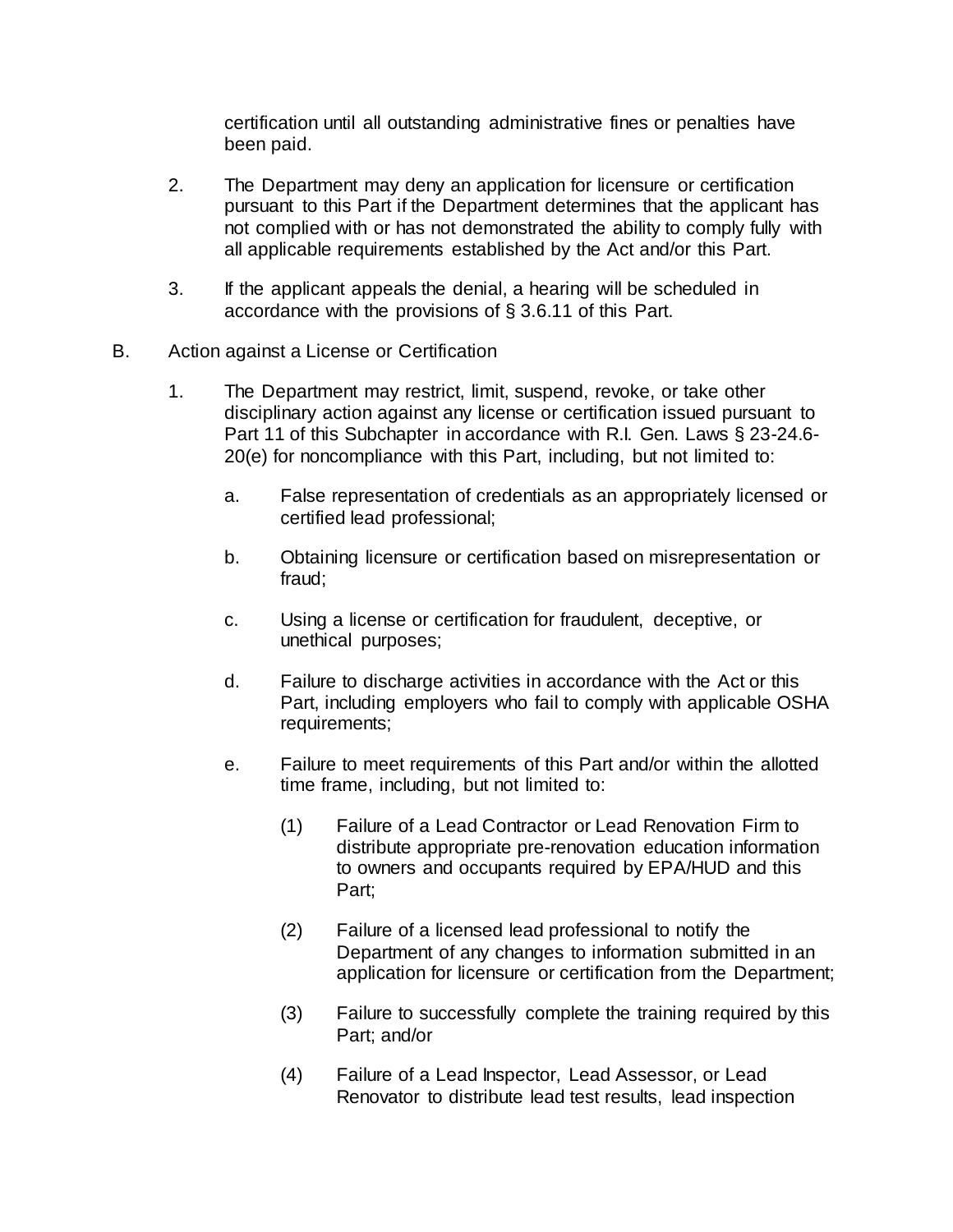reports, and/or lead certificates in accordance with the requirements of Part 5 of this Subchapter.

- f. Issuing fictitious results, reports, or certificates;
- g. Failure to meet the terms or conditions of any notice, order, or consent agreement with the Department; and
- h. Any good cause within the meaning and purpose of the Act or this Part.
- 2. A person whose license or certification was issued by reciprocity shall immediately notify the Department in writing of any final administrative action taken against the licensee by EPA or another jurisdiction during the term of said license. The Department may subject the license by reciprocity to such action taken by EPA or the other jurisdiction.
- 3. A person whose license or certification is restricted, limited, suspended, or revoked may request a hearing in accordance with the administrative procedures contained in § 3.6.11 of this Part.
- 4. Any person who is subject to a Cease Work Order has the right to request an administrative hearing, in writing, within thirty (30) days of the order.
- 5. No request for a hearing on an Immediate Compliance Order can be made.

#### **3.6.2 Failure to Comply**

- A. The following violations are acts of noncompliance for which the Department may initiate an enforcement response against an owner, their agent, or another regulated person:
	- 1. Failure to maintain the premises of a regulated facility in a lead-safe condition;
	- 2. Failure of a non-exempt residential rental unit or child care facility to have an appropriate lead certificate;
	- 3. Failure to comply with the lead disclosure requirements in § 3.5 of this Part;
	- 4. Failure to grant access to a premise for inspection by State Inspectors or the Department's duly authorized designees, upon presenting identification and appropriate credentials;
	- 5. Failure to hire appropriately licensed or certified lead professionals to conduct regulated activities;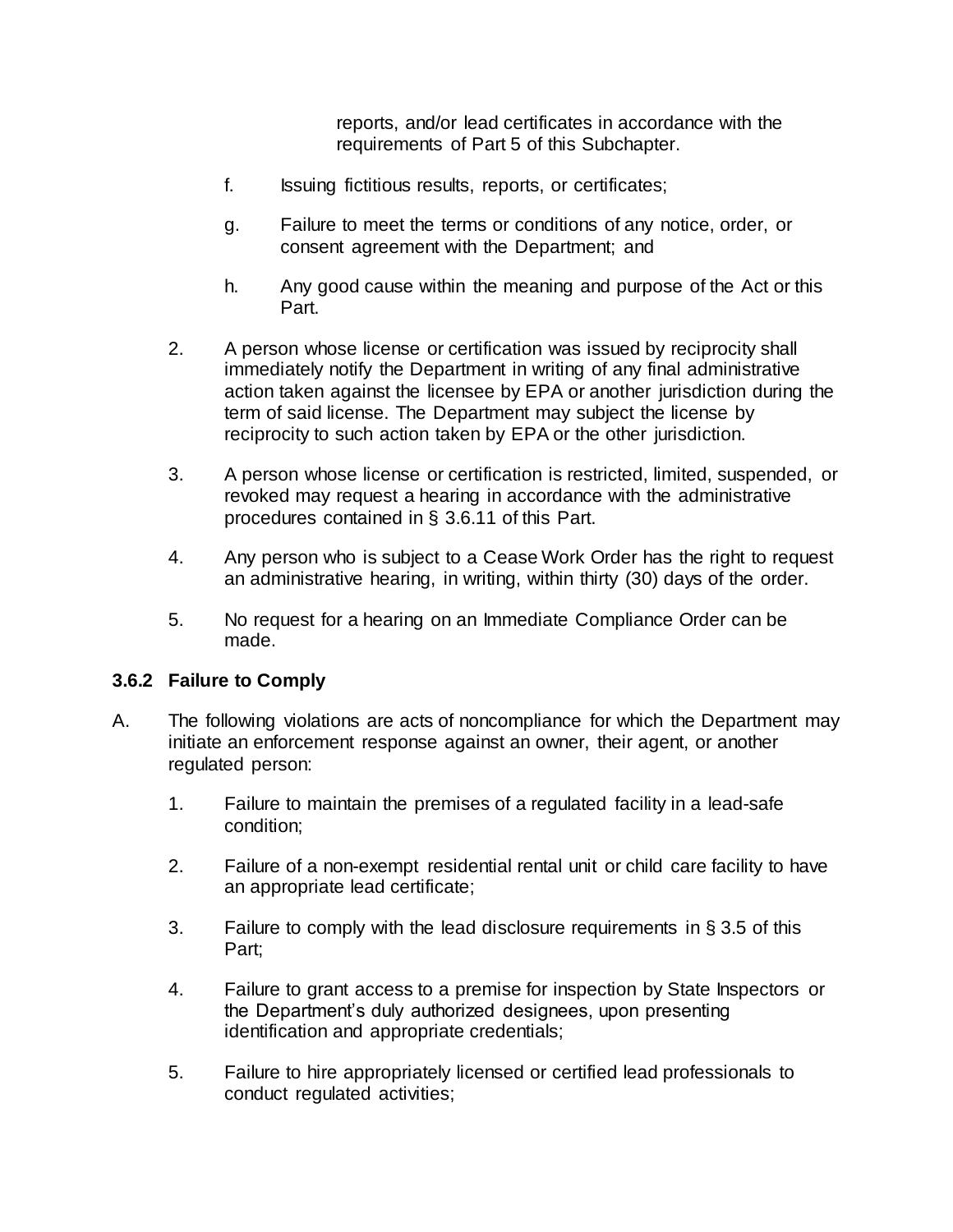- 6. Failure of a person conducting regulated activities to be appropriately licensed or certified, pursuant to this Part 11 of this Subchapter;
- 7. Failure to comply with the requirements of any Department-issued or approved lead professional license or certification;
- 8. Failure to comply with the terms of any Department notice, order, or consent agreement and/or by the deadline specified in the notice, order, or consent agreement;
- 9. Failure to establish, maintain, and/or provide the Department access to the records required by this Part; and
- 10. Failure to adhere to any other applicable conditions or requirements of this Part.

#### **3.6.3 Enforcement Response**

- A. Whenever the Department determines that any person fails to comply with any requirements of the Act, this Part, or any Department-issued notice, order, consent agreement, license or certification, the Department may pursue enforcement action pursuant to this Part, to correct the noncompliance and/or impose a fine or penalty.
- B. All fines and/or penalties will be assessed in accordance with the provisions of the Department's Penalty Matrix in § 3.6.5(C) of this Part below.
- C. The Department can also refer the noncompliance to OSHA, EPA, HUD, the Rhode Island Department of Attorney General, other State agencies, district courts, and/or local municipalities for additional enforcement actions.
- D. Nothing contained in this Section shall limit the Department from requiring immediate compliance with any and all terms of an order, when, in the Department's discretion, circumstances present an immediate risk to the health or safety of a child, workers in or occupants of a building toward which the order is directed, and/or the general public.

#### **3.6.4 Enforcement Options**

- A. Pursuant to the authorities defined in R.I. Gen. Laws Chapters 23-1 and 23-24.6, the Department may pursue any combination of administrative and/or judicial enforcement actions, depending upon the circumstances and gravity of each case, including, but not limited to:
	- 1. Enforcement of compliance with this Part and the Act;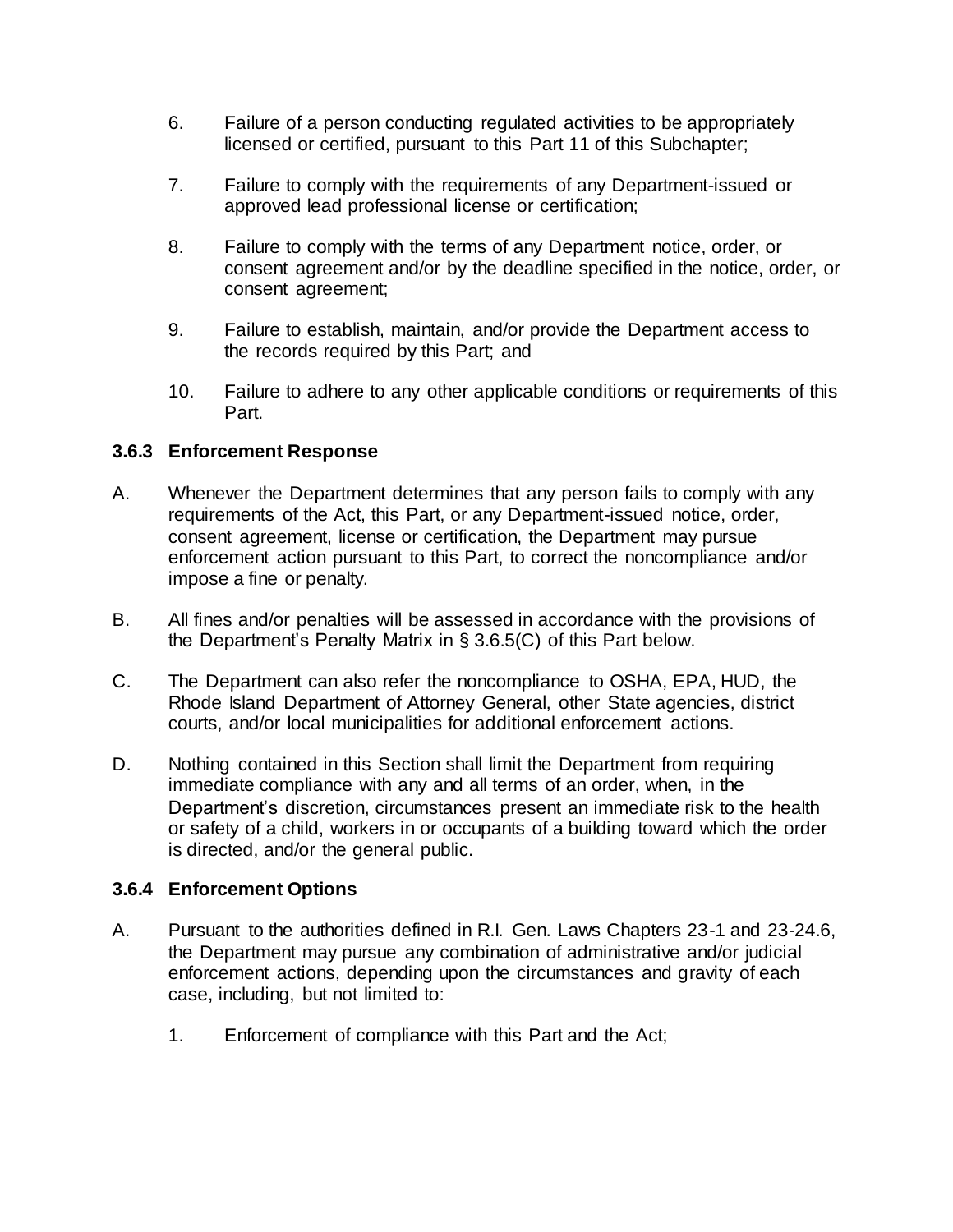- 2. Determination and prioritization of properties with "clear and significant health risks" where there have been instances of childhood lead poisoning;
- 3. Issuance of compliance notices or orders, including but not limited to:
	- a. Notice of Violation;
	- b. Second Notice of Violation;
	- c. Notice of Noncompliance;
	- d. Cease Work Order; and/or
	- e. Immediate Compliance Order.
- 4. Assessment of administrative fines and penalties;
- 5. Recording a notice, order, or consent agreement as a Notice of *Lis Pendens* against the title of the property, and/or recording any outstanding fees or administrative penalties as a lien against the property with the Registry of Deeds in the municipality where the property is located;
- 6. Coordination of enforcement actions including, but not limited to the following State, Federal and local agencies:
	- a. Municipal building officials;
	- b. Municipal housing code enforcement;
	- c. Rhode Island Department of Environmental Management (DEM);
	- d. Rhode Island Contractor's Registration and Licensing Board (CRLB);
	- e. Rhode Island Department of Business Regulation (DBR);
	- f. US Environmental Protection Agency (EPA);
	- g. US Department of Housing and Urban Development (HUD); and/or
	- h. US Occupational Safety and Health Administration (OSHA).
- 7. Pursuit of criminal or civil remedies through the Department of Attorney General, district courts, or municipal courts;
- 8. Revocation, suspension, limitation, restriction, or other disciplinary action regarding a license or certification issued pursuant to Part 11 of this Subchapter; and/or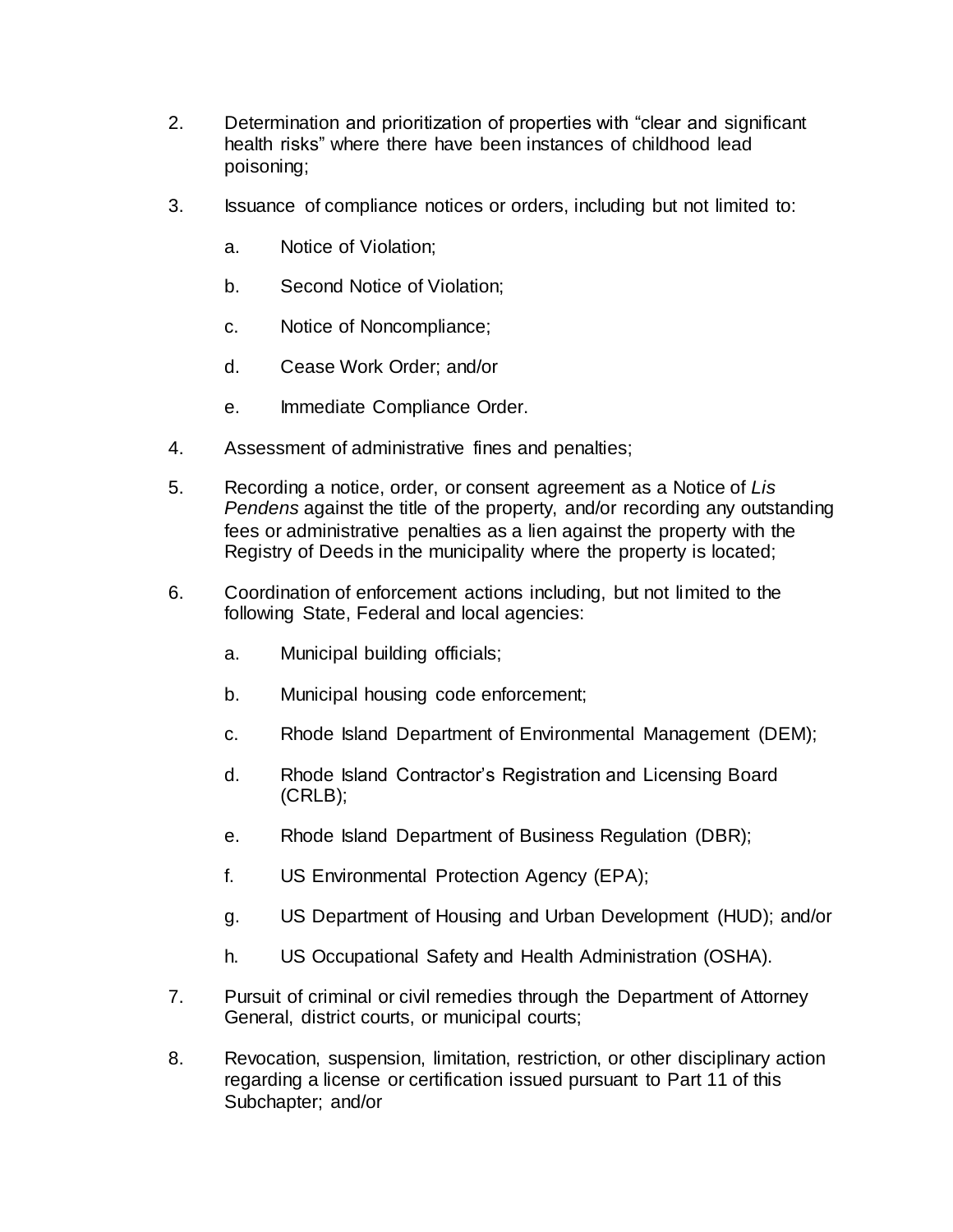- 9. Invalidation of a lead certificate or inspection exemption issued pursuant to this Part 5 of this Subchapter; and/or
- 10. Suspension or revocation of database access for Lead Inspectors or Lead Assessors to issue lead certificates.
- B. Nothing herein shall preclude the Department from resolving outstanding violations or penalties through a consent agreement at any time the Department deems appropriate.
- C. The imposition of one (1) or more remedies and/or penalties provided shall not prevent the Department from jointly exercising any other remedy available, except:
	- 1. Fines or penalties levied pursuant to R.I. Gen. Laws § 23-24.6-27 shall be in lieu of any administrative fines or penalties issued pursuant to R.I. Gen. Laws § 45-24.3-18(a), and
	- 2. No municipality shall issue any fine or penalty for the same violation.

#### **3.6.5 Penalties**

- A. Applicability and Scope
	- 1. Pursuant to the provisions of R.I. Gen. Laws § 23-24.6-27, the Department may impose an administrative fine or penalty of up to five thousand dollars (\$5,000.00) per violation per day for each current or past violation of:
		- a. The Act or any Regulations promulgated pursuant to the Act; and/or
		- b. Any notices, orders, or consent agreements issued pursuant to the Act or this Part.
	- 2. The Department, in its discretion, may adjust the fine or penalty upward or downward based on the criteria listed in this Section, provided that no fine or penalty exceeds five thousand dollars (\$5,000.00) per violation per day.
- B. Assessment of Fines and Penalties
	- 1. The total amount of any administrative fine or penalty to be levied shall be calculated according to the guidelines in this Section and provided in the Department's Penalty Matrix in § 3.6.5(C) of this Part below.
	- 2. The penalty may be based on the gravity of the violation. That portion will be calculated according to the applicable "Penalty Matrix" in § 3.6.5(C) of this Part. The applicable penalty range is reached by first determining the "Type of Violation" and the "Deviation from the Standard" of the alleged violation.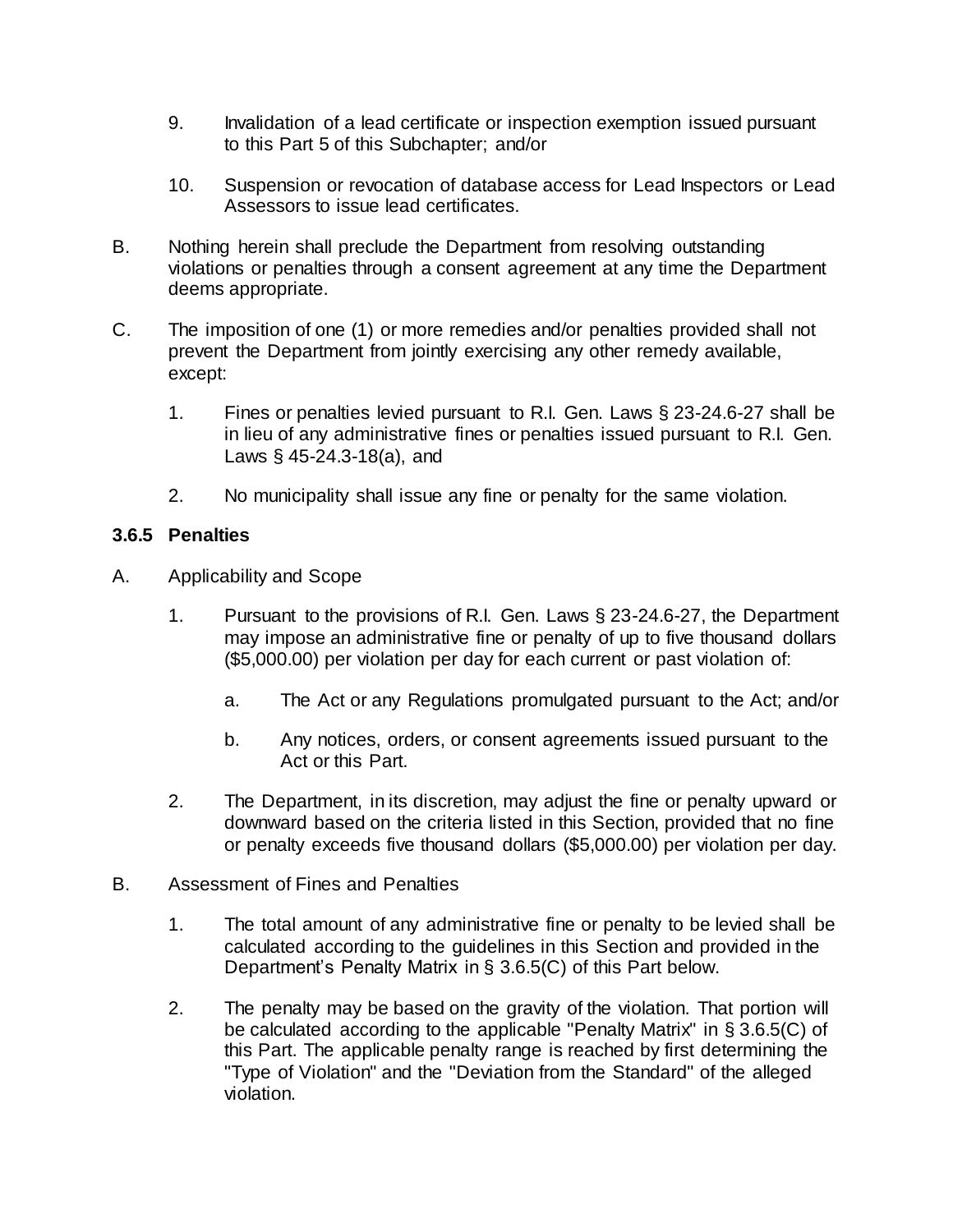- 3. "Type of Violation" refers to the nature of the legal requirement allegedly violated.
	- a. Type I violations include violations of legal requirements identified by the Department as directly related to the protection of the public health, safety, welfare or environment. Such violations include, but are not necessarily limited to:
		- (1) Acts which pose an actual or potential for harm to the public health, safety, welfare or the environment;
		- (2) Acts or failures to act which are of major importance to the regulatory program;
		- (3) Any failure to obtain a required license or approval from the Department;
		- (4) Any failure to report an unauthorized activity which actually or potentially threatens the public health, safety, welfare or the environment;
		- (5) Any failure to take remedial action to mitigate a known or suspected harm; and/or
		- (6) Any failure to comply with an order of the Department which is presently enforceable.
	- b. Type II violations include violations of legal requirements identified by the Department as important but indirectly related to the protection of the public health, safety, welfare or environment. Such violations include, but are not necessarily limited to:
		- (1) Acts which pose an indirect actual or potential for harm to the public health, safety, welfare or the environment;
		- (2) Acts or failures to act which are of moderate importance to the regulatory program; and/or
		- (3) Failure to comply with any procedure required by any law administered by the Department, or by a Rule or Regulation adopted pursuant to the Department's authority for the prevention of harm to the public health, safety, welfare or the environment.
	- c. Type III violations include violations of legal requirements identified by the Department as important but incidental to the protection of public health, safety, welfare or the environment. Such violations include, but are not necessarily limited to: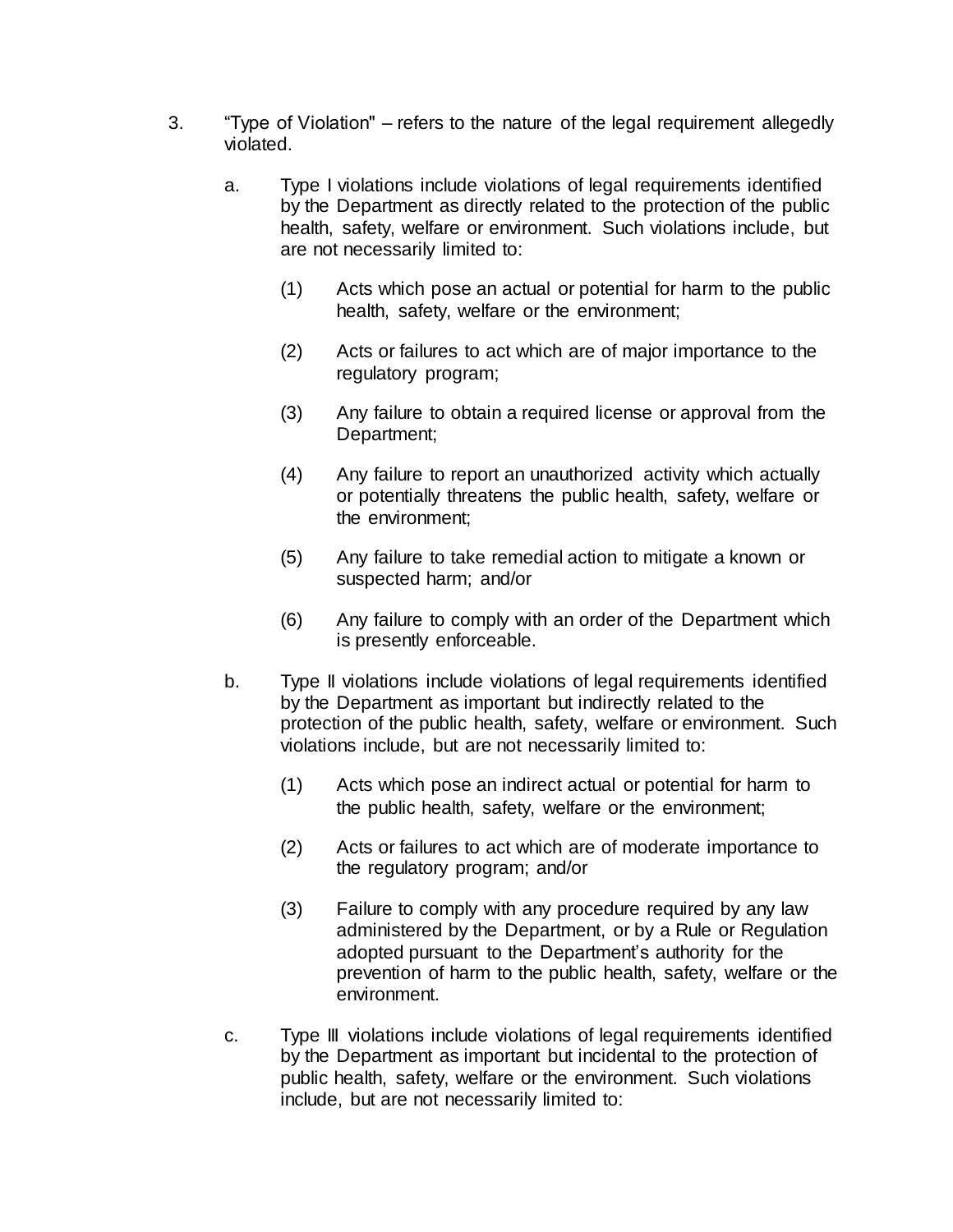- (1) Acts of noncompliance with inspection standards, reporting requirements or methods which are incidental to the Department's ability and obligation to enforce the laws administered by the Department.
- 4. "Deviation of the standard" refers to the degree to which the violation is out of compliance with the legal requirement allegedly violated. The Deviation from the Standard may be determined without consideration of factor (I) enunciated below in cases of strict liability. In all other cases, the Department's assessment of whether a violation is a minor, moderate or major deviation from the standard is based upon an evaluation of one (1) or more of the following factors except to the extent already considered:
	- a. The extent to which the act or failure to act was out of compliance;
	- b. Environmental conditions;
	- c. The amount of the pollutant;
	- d. The toxicity or nature of the pollutant;
	- e. The duration of the violation;
	- f. The areal extent of the violation;
	- g. Whether the person took reasonable and appropriate steps to prevent and/or mitigate the non-compliance;
	- h. Whether the person has previously failed to comply with any Regulations, order, statute, license, permit or approval issued or adopted by the Department, or any law which the Department has the authority or responsibility to enforce;
	- i. The degree of willfulness or negligence, including but not limited to, how much control the violator had over the occurrence of the violation and whether the violation was foreseeable;
	- j. Any other factor(s) that may be relevant in determining the amount of a penalty, provided that said other factor(s) shall be set forth in the Notice of Violation or other written notice of the assessment of a penalty.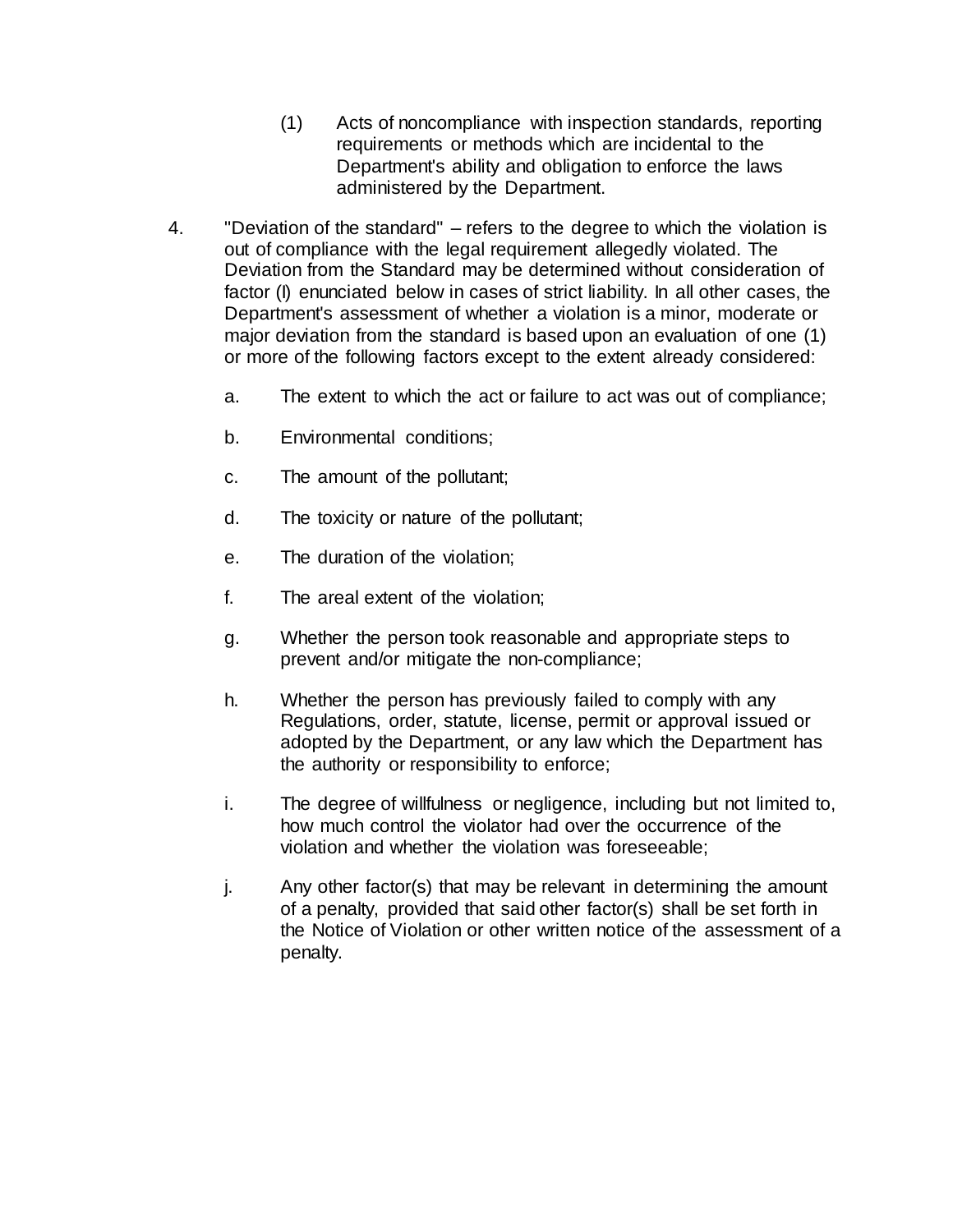### C. Penalty Matrix

| <b>TYPE OF VIOLATION</b> |                 |                     |                     |                  |
|--------------------------|-----------------|---------------------|---------------------|------------------|
|                          |                 |                     | $\mathbf{I}$        | $\mathbf{III}$   |
|                          | <b>MAJOR</b>    | Up to<br>\$5,000.00 | Up to<br>\$2,500.00 | Up to \$1,000.00 |
| <b>DEVIATION</b>         |                 | \$2,500.00          | \$1,000.00          | \$500.00         |
| <b>FROM THE</b>          | <b>MODERATE</b> | To                  | To                  | To               |
| <b>STANDARD</b>          |                 | \$1,000.00          | \$500.00            | \$100.00         |
|                          |                 |                     |                     |                  |
|                          | <b>MINOR</b>    | Up to<br>\$1,000.00 | Up to \$500.00      | Up to \$100.00   |

- 1. Multiple Violations. For the purposes of determining the total administrative fine or penalty to be assessed:
	- a. Each violation at any premises may, within the Department's discretion, be considered as a separate violation.
	- b. When multiple violations of this Part or of any notice, order, or consent agreement issued by the Department are to be counted as separate violations, each act is counted as separate and distinct from any other act:
		- (1) By its nature;
		- (2) Time or place; or
		- (3) Risk of harm to the public health.
	- c. When applicable, the period for calculating the fine or penalty for a violation begins on the day following the:
		- (1) Receipt or posting of a notice or order issued by the Department;
		- (2) Expiration of a compliance period;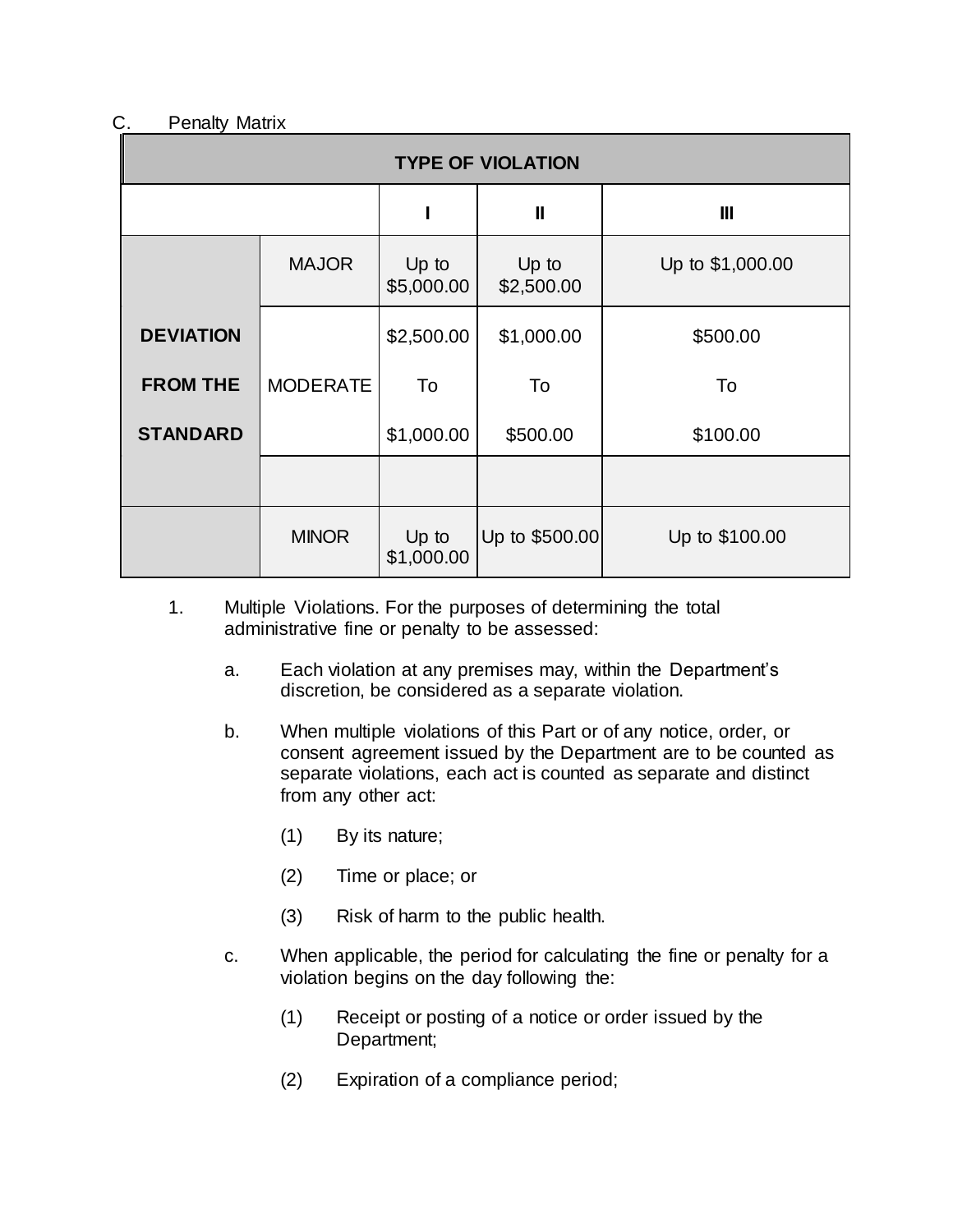- (3) Expiration of a consent agreement; or
- (4) Expiration of an extension of a compliance period or consent agreement.
- d. Each day of a continued violation may be considered a separate violation and compounded for each day during which the violation is repeated, continued, or remains in place.
- D. Criteria for Assessment of Fines and Penalties
	- 1. In deciding whether to assess an administrative fine or penalty the Department, in its discretion, may weigh the relevance of each factor in any case, as well as the amount of any such administrative fine or penalty. The Department shall consider, but not be limited to, the following:
		- a. The ability of the violator to comply;
		- b. The willfulness of the violation(s);
		- c. The total number of violations;
		- d. The cumulative number of days of noncompliance;
		- e. Any prior record of noncompliance with any Regulation, notice, order, consent agreement, license or certification issued or adopted by the Department;
		- f. The economic benefit derived by the violator from noncompliance;
		- g. Any costs incurred by the State related to the investigation and enforcement of the noncompliance;
		- h. The ability of the violator to pay potential fines and penalties;
		- i. Actual or potential injury to public health and safety; and/or
		- j. Any other factors that the Department considers relevant.
- E. Payment of Fines and Penalties
	- 1. Unless another time period is specified in the Department's order, any administrative fine or penalty assessed pursuant to this Section shall be due and payable within thirty (30) days of service of the notice of the order.
	- 2. If the person named in the order requests a hearing, pursuant to R.I. Gen. Laws Chapter 23-24.6, within thirty (30) days of receipt of the notice of the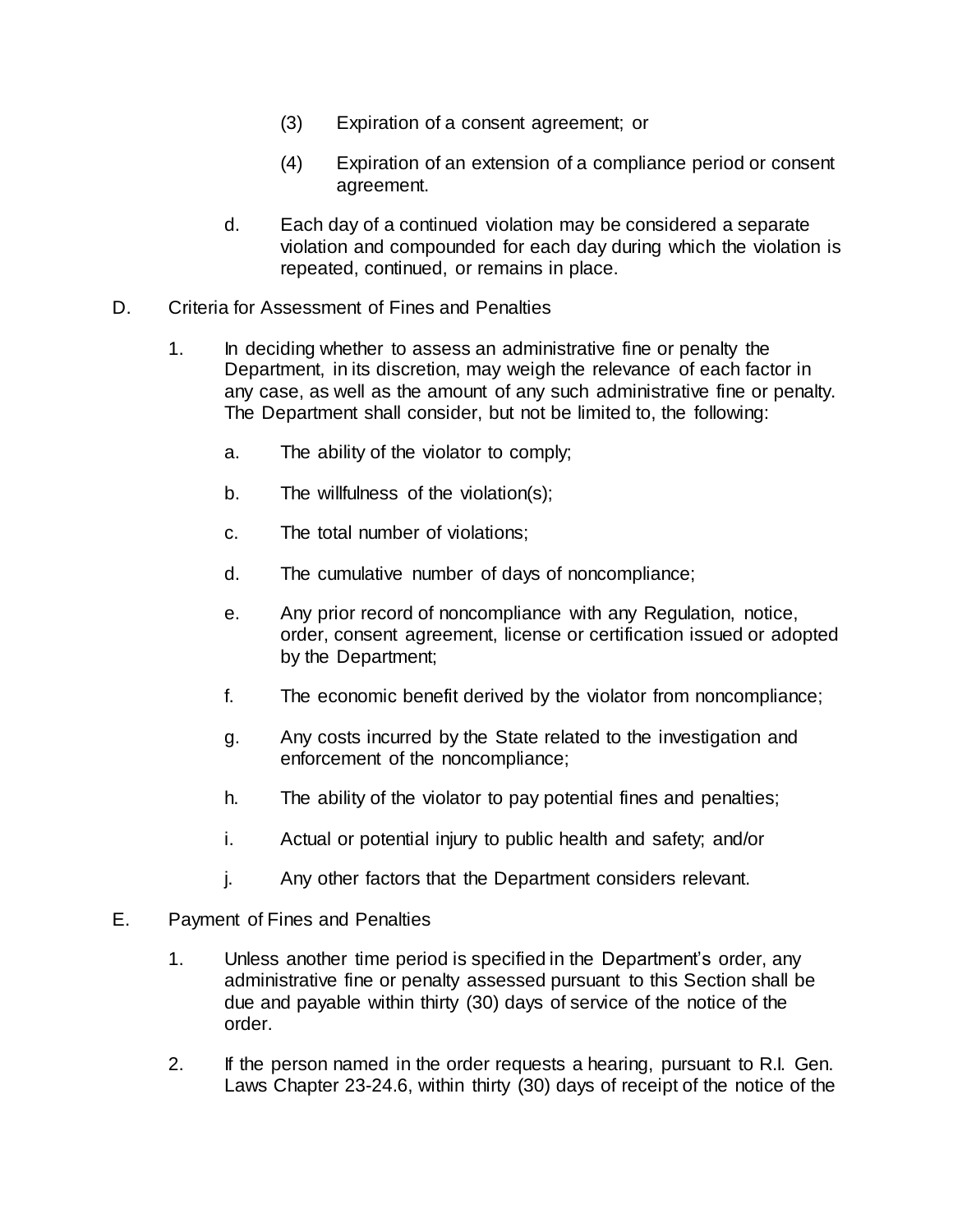order the thirty (30) day payment period shall be stayed pending a hearing on the matter.

- 3. All payments must be made in the form of a cashier's check, certified check, money order, or any other method approved by the Department, payable to: General Treasurer, State of Rhode Island.
- F. Failure to Pay
	- 1. If, after demand, any person assessed an administrative fine or penalty pursuant to this Section neglects or refuses to pay, the assessed amount together with interest and any other costs that may accrue will be a lien filed in favor of the State upon:
		- a. The violator's current and future Rhode Island income tax refunds; and/or
		- b. The violator's real property subject to the order, recorded with the Registry of Deeds in the municipality where the property is located.

### **3.6.6 Extension of Compliance Period**

- A. Requests for extensions to the compliance period specified in a Departmentissued notice, order, or consent agreement, shall be made in writing to the Department.
- B. Extensions may be granted, at the discretion of the Department, based on the circumstances of a case and if an extension is not considered to pose a threat to the health or safety of children, other occupants of the building, and/or the general public.
- C. Owners who request an extension to the compliance period specified in a Department-issued notice or order, shall enter into a consent agreement with the Department and complete temporary lead hazard control measures within a time frame approved by the Department.
- D. In deciding whether to grant an extension, as well as any condition(s) attached to such an extension, the Department shall consider, but not be limited to, the following factors:
	- 1. The current threat to public health posed by the violation(s);
	- 2. The severity of the violation(s);
	- 3. The progress made toward correcting the violation(s); and
	- 4. Any prior or concurrent instances of noncompliance by the person named in the notice, order, or agreement.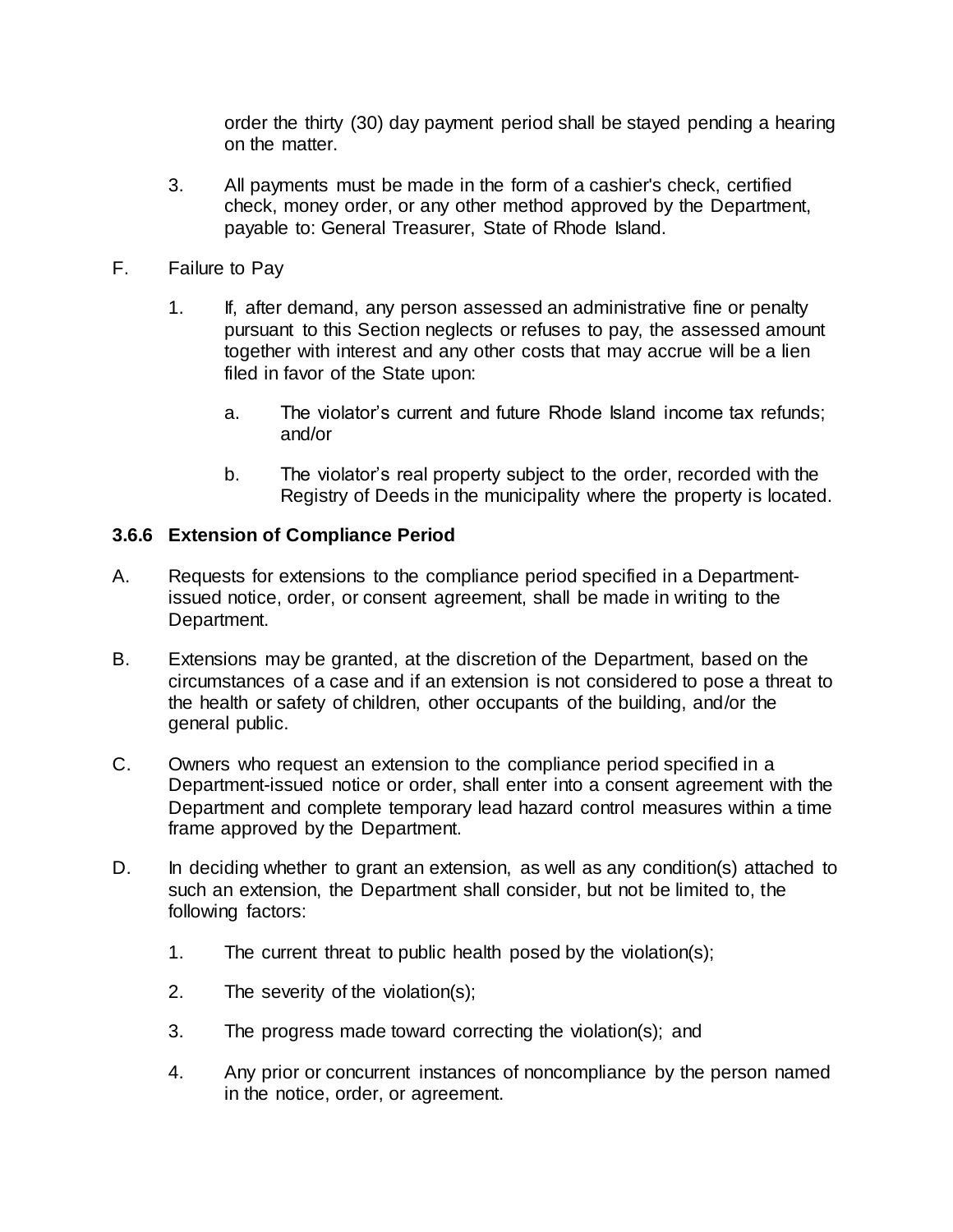- E. Persons, who fail to comply with the terms of this Part, or a Department-issued notice, order, or consent agreement, may be subject to additional escalated enforcement action by the Department, DEM, CRLB, OSHA, Department of the Attorney General, and/or the municipality where the violation occurred.
- F. Unless an extension is granted by the Department in writing, the Department may assess a fine or penalty for failure to comply with this Part, or a Departmentissued notice, order, or consent agreement, by the compliance period or deadline specified in a Department-issued notice, order, or consent agreement.
- G. The Department may declare any extension granted pursuant to this Section immediately null and void if the Department determines that the terms of the notice, order, or consent agreement have been violated.

#### **3.6.7 Injunctive Relief**

- A. If an owner fails to comply with the lead-safe standards of Part 5 of this Subchapter, as applicable:
	- 1. Households of an "at risk occupant" may seek injunctive relief from a court with jurisdiction against the owner in the form of a court order to compel compliance with the requirements for lead hazard mitigation, lead hazard control or lead hazard reduction, as applicable.
	- 2. Such cases brought before the court shall be granted an accelerated hearing.

#### **3.6.8 Equal Access to Justice**

The Department's Rules and Regulations Relating to Equal Access to Justice (Part [10-05-3](https://rules.sos.ri.gov/regulations/part/216-10-05-3) of this Title) define the process and procedures to carry out the provisions of R.I. Gen. Laws Chapter 42-92 and provide for equal access to justice for small businesses and individuals.

#### **3.6.9 Declaratory Rulings**

- A. In accordance with R.I. Gen. Laws § 42-35-8, any person affected by any statutory provision administered by the Department or affected by any Rule or order of the Department and this Part, may petition the Department for a declaratory ruling as to the applicability of such statute, Rule or order. The petition shall clearly and concisely identify:
	- 1. The precise statute, Rule, or order under which a declaratory ruling is sought;
	- 2. How the petitioner is affected by the statute, Rule, or order; and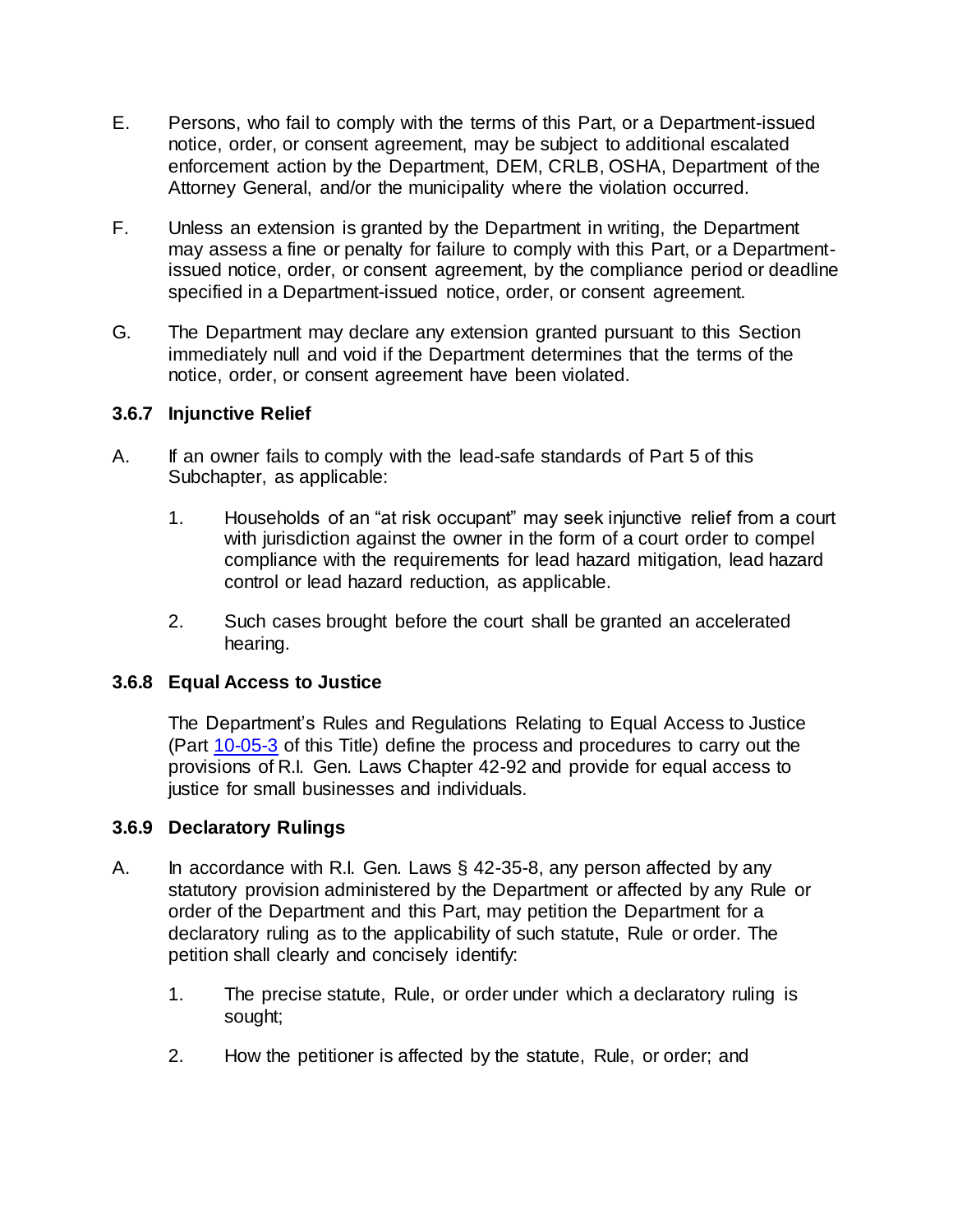3. The petitioner's position on how the applicable statute, Rule, or order should be interpreted, including citations to any applicable documents or law that support the petitioner's position.

#### **3.6.10 Variance from this Part**

- A. A variance from compliance with one (1) or more provisions of this Part may be granted by the Department in a specific case, either upon its own motion or upon the request of an applicant, if the Department determines that a literal enforcement of the provision(s) would result in unnecessary hardship to a regulated person and that such a variance will not be contrary to the public health or public interest.
- B. A request for a variance must be filed by an applicant in writing, setting forth in detail the basis upon which the request is made. The applicant must further certify that the measures taken pursuant to the variance will be as protective of public health as this Part.
- C. After filing of a request for a variance with the Department, and within thirty (30) days thereafter, the Department shall notify the applicant of its approval or denial, unless the Department has indicated that additional time is needed.
- D. If the applicant appeals the denial, a hearing will be scheduled in accordance with the provisions of § 3.6.11 of this Part.
- E. The Department may declare any variance granted pursuant to this Section immediately null and void if the Department determines that the terms of the variance have been violated.

### **3.6.11 Administrative Hearing and Judicial Review**

- A. Any person who is subject to enforcement action by the Department or who is otherwise aggrieved by a final decision of the Department has the right to request an administrative hearing to contest the action or decision, provided that no request for a hearing on an immediate compliance order issued pursuant to R.I. Gen. Laws § 23-1-21 may be made.
- B. Any request for a hearing must be made in writing and must be received by the Department within thirty (30) days of service of the Department's notice or order. Failure to make a timely request for a hearing or electing to waive such a hearing shall result in a final order of the Department.
- C. If a timely request for a hearing is made, the hearing shall be conducted in accordance with the provisions of R.I. Gen. Laws Chapter 42-35 and Rules and Regulations Governing the Practices and Procedures before the Department of Health (Part [10-05-4](https://rules.sos.ri.gov/regulations/part/216-10-05-4) of this Title).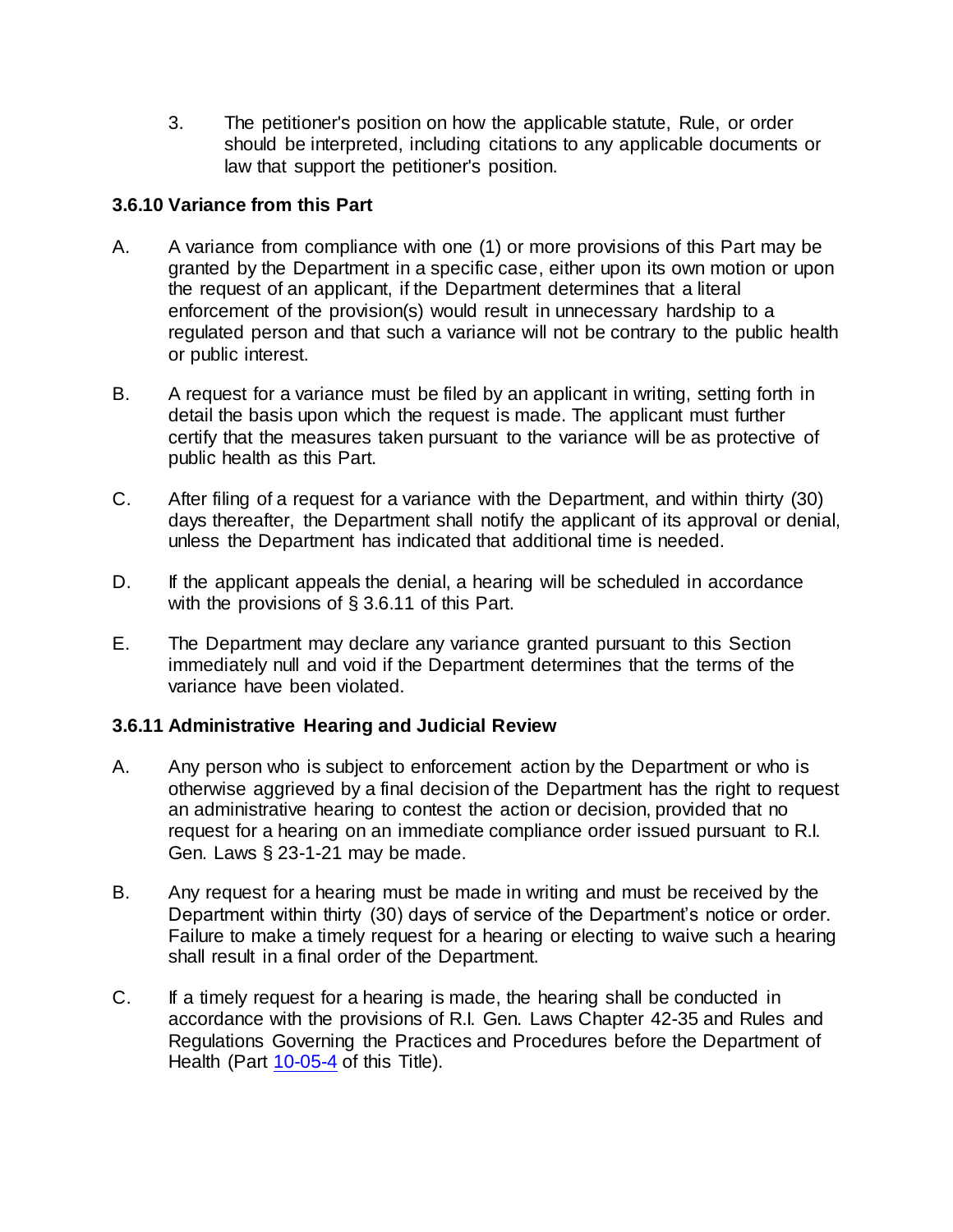D. Judicial review of any final decision of the Administrative Hearing Officer shall be available in accordance with R.I. Gen. Laws § 42-35-15.

# **3.7 Communications and Correspondence**

A. All inquiries and correspondence should be directed to:

Rhode Island Department of Health Division of Environmental Health

Center for Healthy Homes and Environment

Three Capitol Hill, Room 206 Providence, RI 02908-5097

Website: https://health.ri.gov/

E-mail: [doh.leadprogram@health.ri.gov](mailto:doh.leadprogram@health.ri.gov)

Information Line: (401) 222-5960, Phone (401) 222-7796

Fax: (401) 222-2456, 222-7759

# **3.8 Interpretation and Severability**

The provisions of this Part shall be liberally construed and shall be held to be in addition to, and not in substitution for or a limitation of, the provisions of any other Regulation or law. If any provision or part thereof of this Part or application thereof to any person or circumstance is held unconstitutional or otherwise invalid, the remainder of this Part and the application of such provisions to any other persons or circumstances other than those to which it is held invalid shall not be affected thereby.